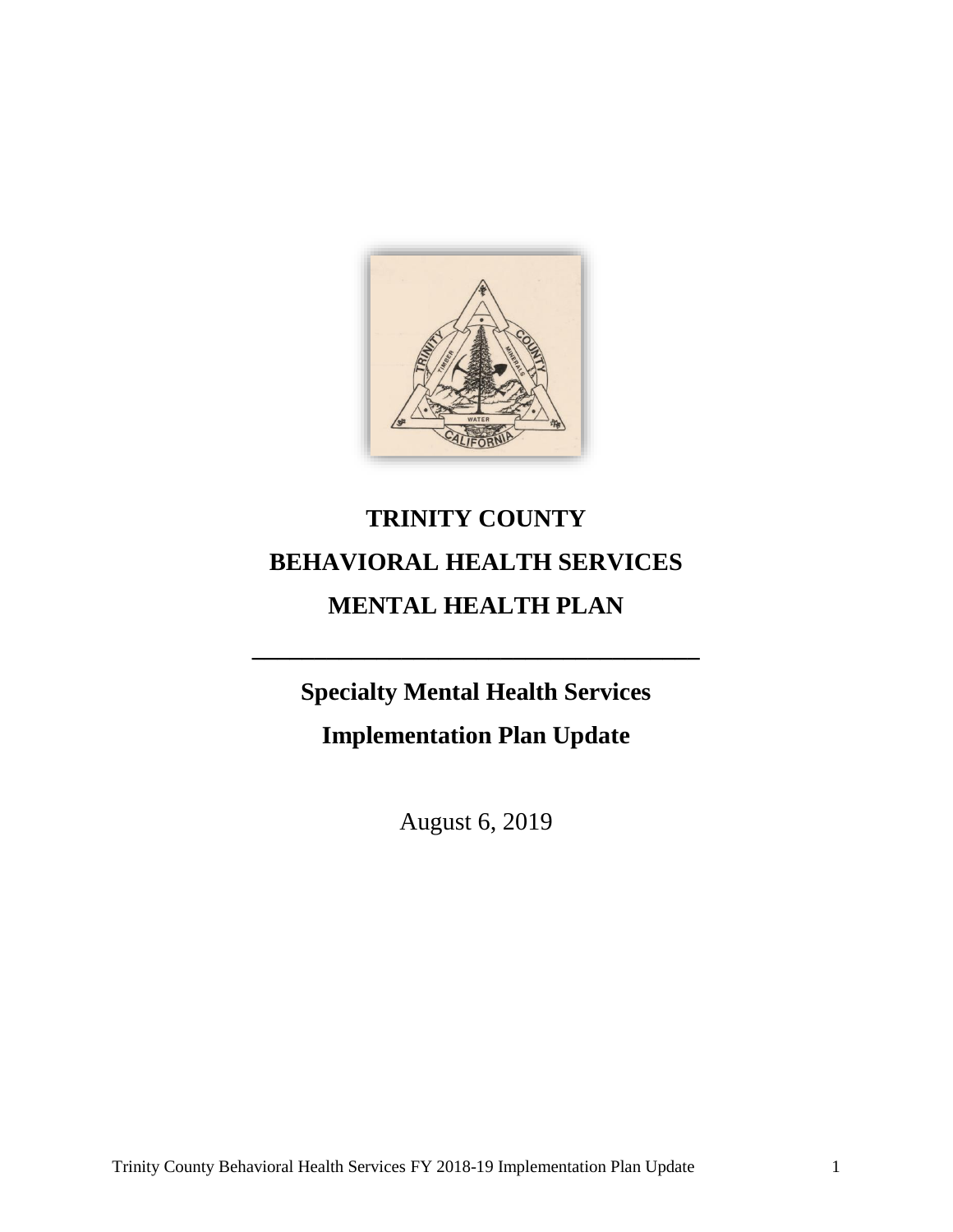## **Trinity County Behavioral Health Services Specialty Mental Health Services Implementation Plan Update**

#### **Introduction**

#### *Vision Statement*

To achieve a standard of excellence in Mental Health and Substance Use Disorder services.

#### *Mission Statement*

Trinity County Behavioral Health Services (TCBHS) is to provide quality services while carrying out our values in order to support individuals in recovery within their own communities.

#### *Core Values*

TCBHS has eight core values by which all staff are encouraged to live by and appreciate while representing the agency. These values are:

#### Recovery Model

TCBHS believes in the "Recovery Model". That is, staff is aware that persons with mental illness and/or substance use disorders can and do recover when there is a will to do so and appropriate treatment is provided. Recovery is a personal journey anchored in a range of interpersonal relationships, including families, children, peers, friends, and significant others. Services are strength-based, recognizing that consumers with varying strengths, symptoms, communication styles, life situations, and cultural values have unique goals and approaches to the recovery process.

#### Teamwork

As an Agency within the larger County system, TCBHS values collaboration with the other County Agencies and Community Partners. Internally, TCBHS values teamwork and consensus. The Agency values shared responsibility, and each staff member bears responsibility of important functions toward the successful operation of the department. The Leadership structure in place is to support staff in providing quality services.

#### Quality Services

TCBHS ensures dignified and comfortable access to services for all consumers and fosters an environment of independence and support for consumers and family members. TCBHS is committed to providing services in ways which are responsive to consumers and family members, and to developing mutually beneficial relationships with each individual we serve. While working for TCBHS, staff recognizes they are public servants, working collaboratively for our consumers, as well as in support of our department and the other agencies that also serve our consumers.

#### Cultural Competency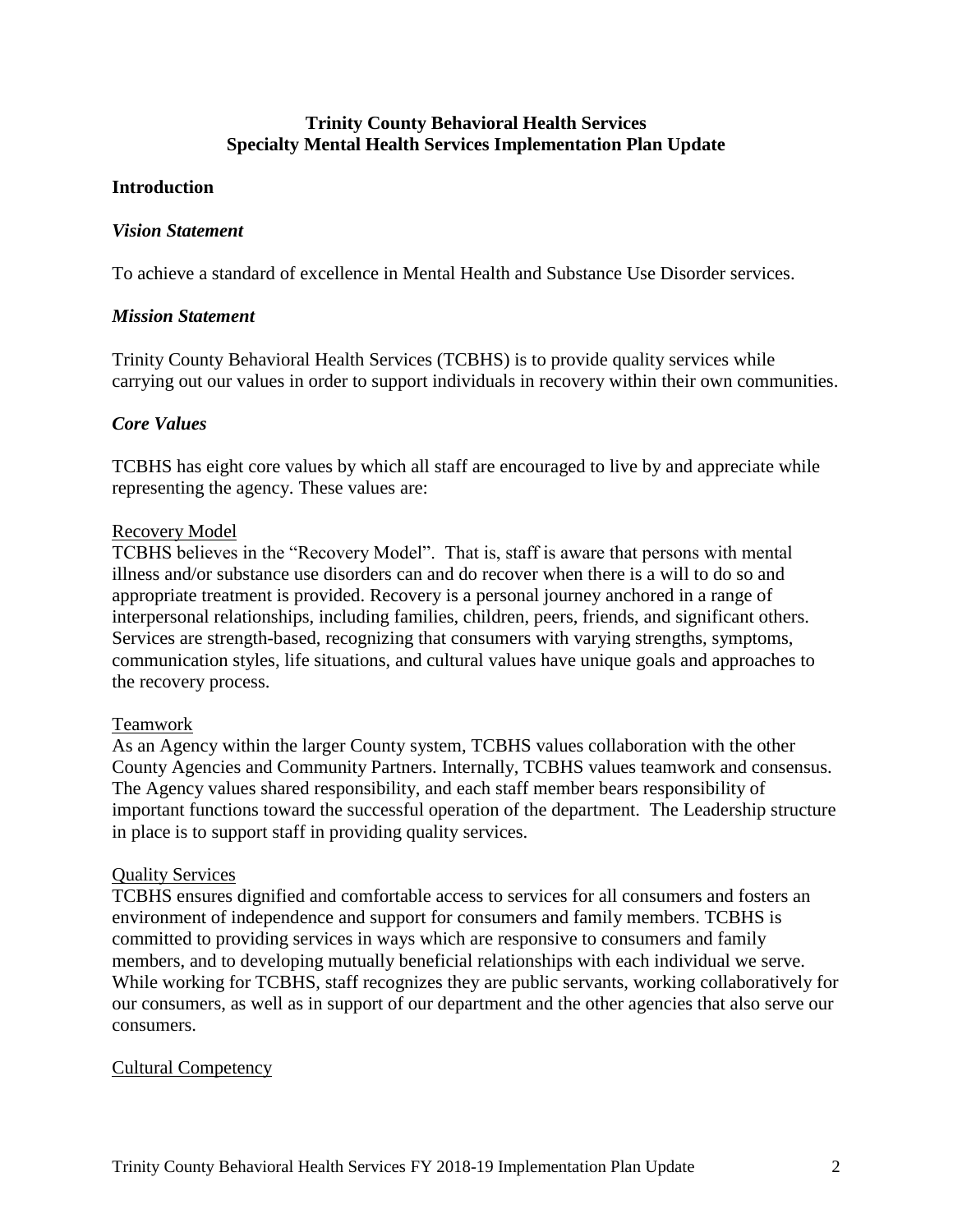The cultural identities and worldviews of consumers shape health and healing beliefs, practices, behaviors and expectations. Each individual and cultural group therefore uniquely defines wellness. Services must respond to the consumer's unique healing process.

#### Respect

TCBHS respects all individuals, valuing their strengths, diversities, culture, and choices. Consumers are viewed as individuals that are struggling with symptoms.

## Ethics & Professionalism

Quality service to others is the mission of TCBHS. Accountability is crucial. TCBHS employees recognize their responsibility to achieve recovery-based outcomes to consumers, fiduciary responsibility to taxpayers, and to be knowledgeable about and subscribe to industry best practices in service delivery. TCBHS believes in a work place where the morale is high and the working conditions are supportive. Staff will use words to openly address concerns in a constructive and meaningful manner, so that communication is healthy and alive. TCBHS values education and employees who pursue professional development.

## Community Outreach & Education

TCBHS believes that our mission will best be fulfilled if we make our expertise available to the public as a way to inform the community about mental illness, substance use disorders and recovery. We firmly believe that information and ongoing education is the strongest way to prevent stigma from interfering in treatment to these conditions.

## *Agency Goals*

- 1. Provide client services in a timely, culturally competent and effective manner.
- 2. Improve access to services, through careful analysis of data, consumer surveys and stakeholder comments, followed-up by well-planned action.
- 3. Reduce stigma by providing community outreach and education.
- 4. Promote health integration through thoughtful collaboration with partner agencies within our community.
- 5. Take full advantage of all Federal and State initiatives including Assembly Bill (AB) 109, Affordable Care Act, Senate Bill (SB) 82 Triage Crisis Grant, California Health Facility Finance Authority Bricks and Mortar Peer Respite Grant, No Place Like Home (NPLH) Grant, MHSA Innovation Projects, Whole Person Care Projects and DHCS Organized Delivery System opportunities for Drug Medi-Cal Providers.

#### *County Overview*

Trinity County has 3,207 square miles of very rural forested and rugged terrain with elevations that exceed 9,000 feet. This is more than three times the size of Rhode Island or the County of Sacramento, and about consistent with the size of neighboring counties such as Shasta, Humboldt, and Mendocino. The County contains a significant portion of the [Shasta-Trinity National Forest,](http://en.wikipedia.org/wiki/Shasta-Trinity_National_Forest) home to the [Trinity](http://en.wikipedia.org/wiki/Trinity_Alps)  [Alps,](http://en.wikipedia.org/wiki/Trinity_Alps) of which the Trinity River flows through. Winter snows, summer wild fires, and significant road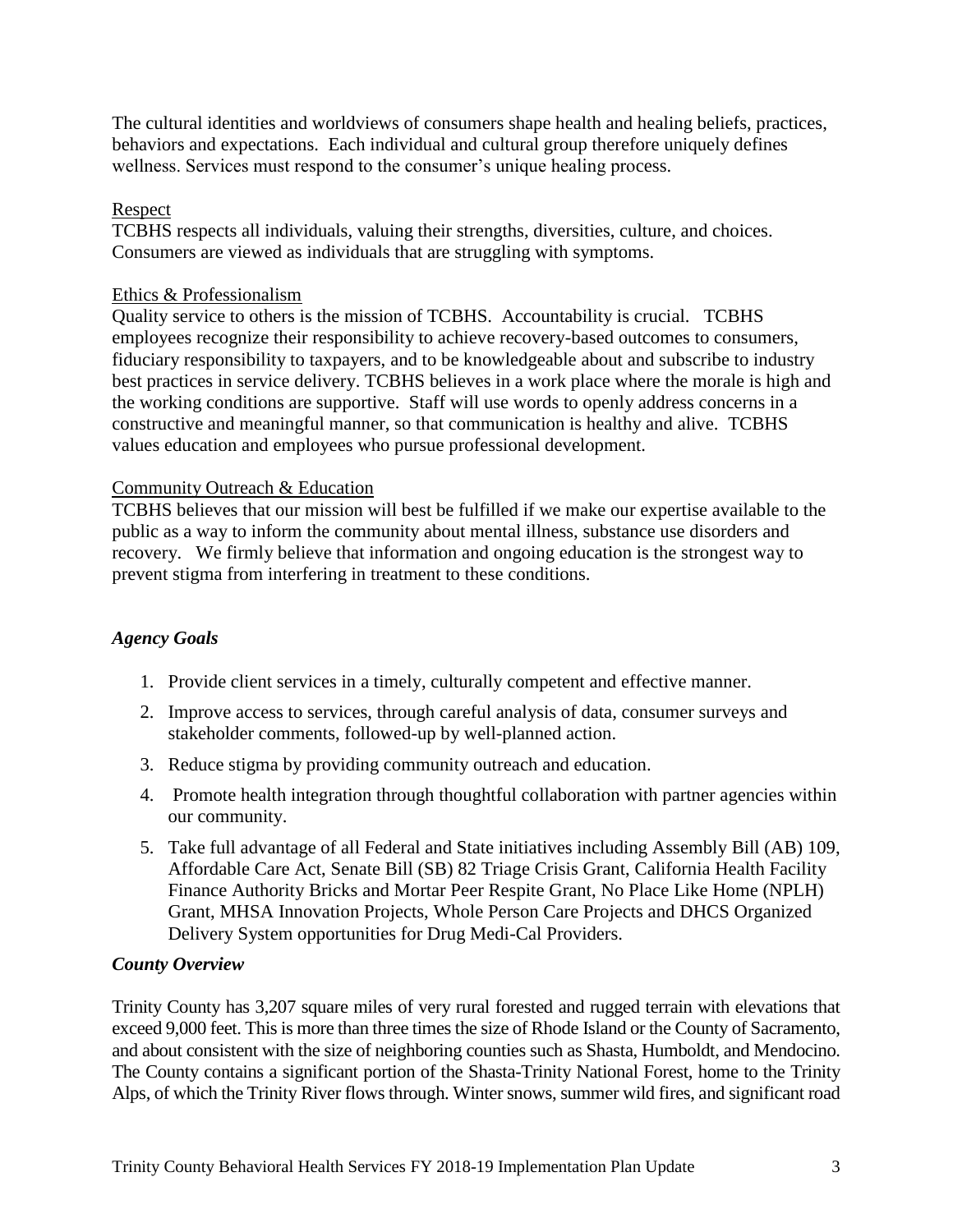construction make travel throughout the region difficult and slow during certain times of the year, yet extremely beautiful during the majority of the year. The primary highway is California Hwy 299, which winds between Redding from the inland and to Arcata on the Coast. Many small towns dot the highway and the scenery, wildlife, fishing, boating, and hiking is spectacular.

Trinity County only has approximately 13,000 residents; the County Seat is located in Weaverville, which has a population of about 3,500 persons. The main community behavioral health center is located in Weaverville with a satellite clinic in Hayfork, with a population of about 2,400 persons. Trinity County is a County with exceptional social and physical health issues. The median income for Trinity is \$36,563 and approximately 20% of Trinity residents live below the federal poverty level, while the statewide average for persons who fall below the federal poverty level is 6.3. Trinity is often ranked near the bottom when it comes to health care statistics. For instance, the State rate for diabetes is 7.3% of the whole population while Trinity has an incidence of 9.2%. The State obesity rate is 17.9% while the Trinity rate is 19.7%. Accidental fatalities in Trinity have been more than doubled from the State average for the past 70 years. From 1999 through 2016, per capita, TrinityCounty had the highest successful suicide rate in the State of California. While the State average is about 10 deaths per 100,000 persons, Trinity often sees 5 deaths annually from just 13,500 persons. The prevalence of guns, the isolation of the residents, and the largely white population, many of whom are older males, makes for the perfect storm

Approximately 5,000 Trinity County residents are Medi-Cal beneficiaries. Typically, TCBHS has about 235 open mental health charts at any one time, of which about one-third are children. There are about 100 open Substance Use Disorder Services charts. The annual budget of TCBHS is approximately 6 million dollars, which is about 6% of the entire annual county budget.

## *Original Implementation Plan*

In 2008, Trinity Technology Group created the original Implementation Plan for TCBHS, in order to meet the requirements, as they were stated at that time for Medi-Cal Specialty Mental Health Services. There was a revision to that plan made by Phil Smith on December 12, 2008, which was updated and revised in April, 2017.

## *Significant Developments in the Mental Health Plan System*

- While the statewide budget crisis continues to negatively impact Mental Health Plans (MHPs), no budget‐ related lay‐offs or staff furloughs were reported. All funded positions are filled.
- The Fiscal Department experienced significant staffing turnover in the past year. Positions that have been vacated and re‐filled include: Deputy Director of Business Services, Senior Account Clerk and Administrative Clerk II.
- The MHP expanded access to psychiatry services by bringing telemedicine capacity to the Hayfork Clinic. Hayfork now has access to Anasazi and the MHP share drive.
- The MHP completed the conversion to Anasazi use for billing, progress notes, assessment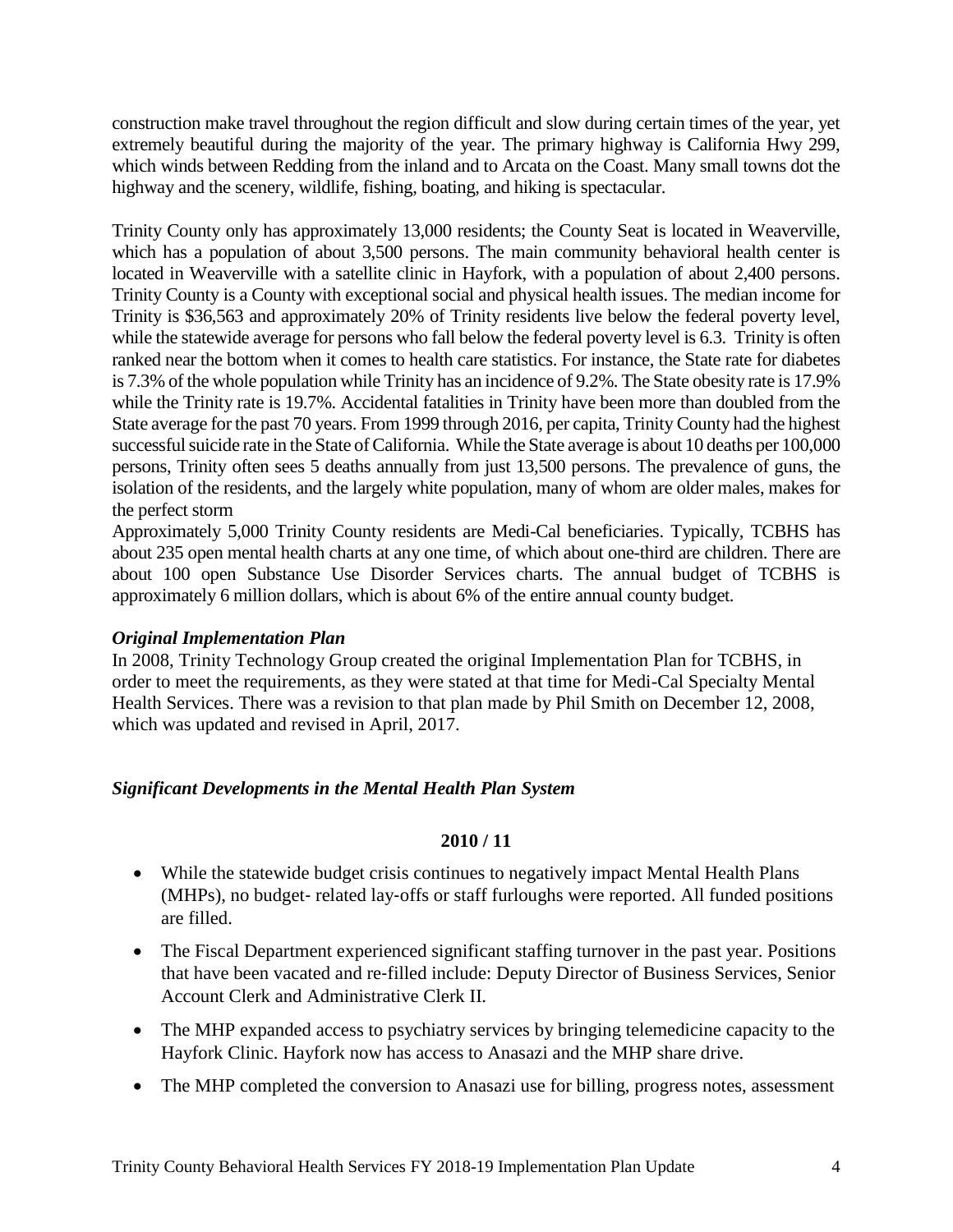and treatment plans.

- The MHP described the Mental Health Board as being in a "rebuilding phase" having lost many standing members to conflicts that arose from entering into contracts with the MHP. The Board schedule has been reorganized to meet less often but more intensively. A consumer—a graduate of residential care— has submitted an application to sit on the Board.
- The majority of the MHP leadership has been hired within the past 2-3 years. Experiences from this transition drive priorities for documentation of Agency workflow and storage on shared drive of data needed for operations.
- The MHP opened Alpine House, a new Mental Health Services Act (MHSA) funded six bed Adult Living Facility in June 2010. This facility has allowed the MHP to bring consumers living out of county in Institutes for Mental Disease facilities back to Trinity County. Five of the six beds are used as permanent housing, while the sixth functions as a time‐limited crisis/respite bed.
- The MHP used MHSA Innovation funding to create a four-person Milestones Outreach and Support Team (MOST) to provide individual peer counseling and linkage to Wellness and Recovery resources to consumers while they are using the Alpine House respite bed. This impact of this unique method of service provision is being examined in a holistic fashion, with the service providers as well as the recipients creating rich qualitative logs of their reactions to and satisfaction with the project.
- As a result of gathering stakeholder input in four community meetings, the MHP entered into a new contract with Remi Vista to provide TBS and other therapeutic services to children and youth living in county and in out‐ of‐county Foster Care.
- TCBHS led the effort to bring community partners together to examine the trends within the county concerning suicidality. A report was generated in September 2010 and sent to the Board of Supervisors (BOS) in February 2011. The BOS has requested that the MHP/community partners move forward with implementing the recommendations of this report in the coming year.
- The MHP completed and disseminated a plan to serve Foster Children placed out-ofcounty to streamline their access and timeliness to services.

- The MHP has responded to the new consumer population of returning forensic consumers per Assembly Bill (AB)109, developing plans with the local probation department to discuss treatment modalities and associated costs of serving the 14 anticipated additional consumers.
- The MHP is preparing for the inception of the low-income health plan offered by CMSP and administered by Anthem Blue Cross by pursuing the requirements of becoming a provider.
- The Milestones Wellness Center was moved into the main Weaverville clinic site,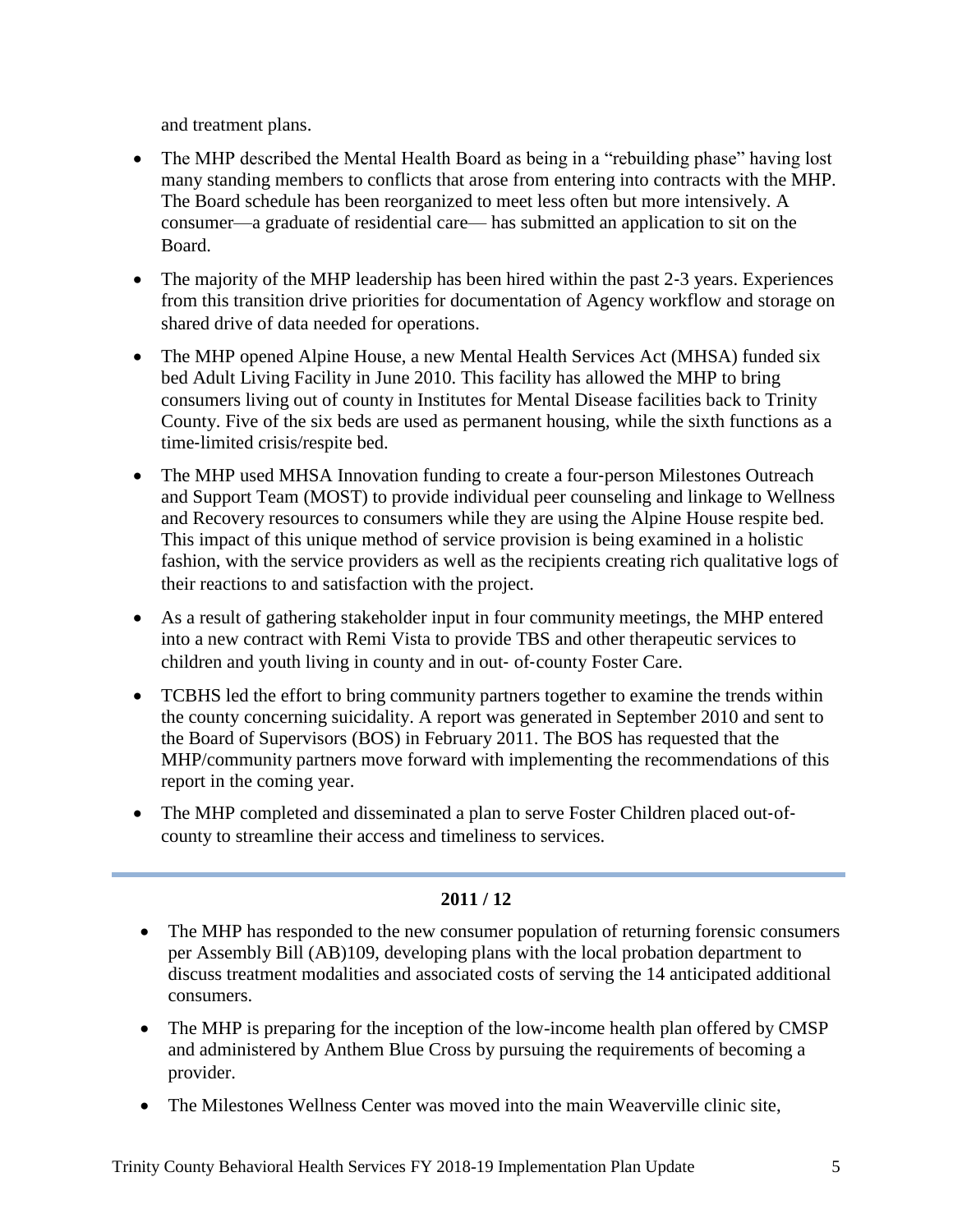requiring remodeling and upgrades to the clinic environment.

- The MHP has made progress in full implementation of the Anasazi EHR/Practice Management system, including scheduling, treatment and assessment process, progress, notes and as of the review week, addition of the Anasazi Managed Care module.
- The MHP is part of an integrated agency that includes Alcohol and Drug Services (AODS) and has hired a new AODS administrator. It is pursuing certification as a Drug Medi-Cal provider. The MHP is looking to improve co- occurring services.
- The MHP has been tracking data on Respite Bed Stays since January 2011, monitoring the use of its respite bed, and seeking to expand the use of that resource beyond crisis consumers, supported by the MOST (Milestones Outreach and Support Team – a consumer staffed program). The results have been incorporated in the improvement of that resource and effectiveness of MOST. This means that a broader inclusion of consumer is occurring through clinical staff referrals of sub‐acute consumers as well as consumer identified by MOST.

#### **2012 / 13**

- The MHP has successfully participated in a Performance Improvement Project (PIP) collaborative through the California Institute for Mental Health (CIMH) sponsored Small County Care Integration (SCCI) Learning Collaborative.
- The MHP has received approval by the Board of Supervisors to fill essential positions within the department and has hired a supervisor in the Clinical Division, a Quality Improvement Coordinator/Analyst, and a Benefits Specialist.
- The MHP has demonstrated expanded community efforts through the participation in the local AB 109 Community Collaborative and the adoption of the evidence-based practice (EBP) Moral Reconation Therapy (MRT), adapted to serve the recent prison‐released population.
- The MHP has assumed preparations for health care reform (HCR), including becoming certified by Anthem Blue Cross for the CMSP low‐income health plan (LIHP) recipients and Medicare, and has begun preparations for the Drug Medi‐Cal application process.

#### **2013/14**

In August 2013, the Board of Supervisors approved an agency restructure for the MHP, resulting in additional staff which supports critical roles. The MHP now has an Assistant Director position, which also serves as the Alcohol and Other Drug (AOD) Administrator, and a Clinician III position which serves as a clinical supervisor.

On the other hand, vacancies occurred as a result of the Business Services Manager and the Deputy Director transferring to the County Administrative Office in July 2013. Also, the Deputy Director of Clinical Services relocated to another county in June 2013; this position was filled in February 2014.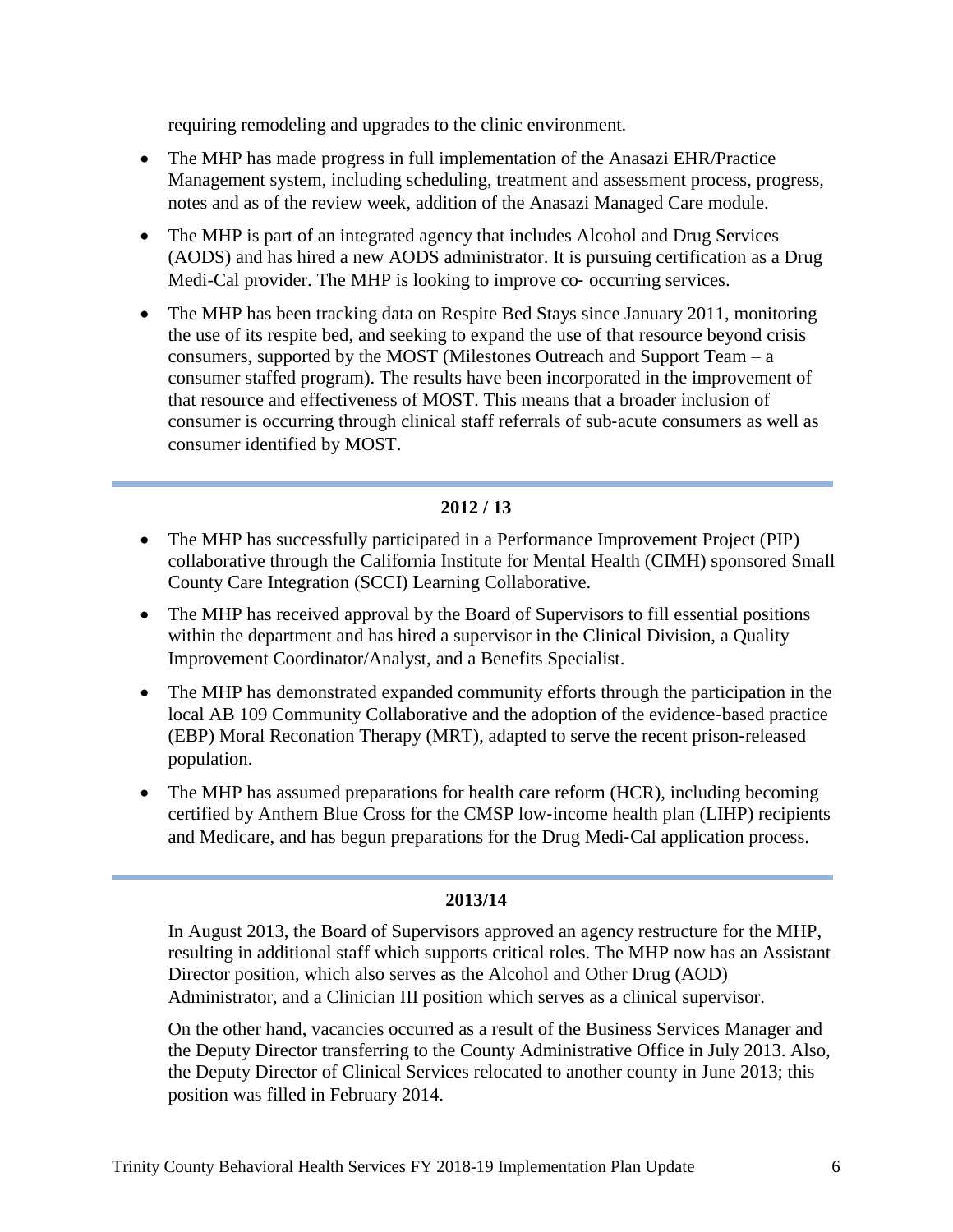Since last year, the MHP has spent considerable time and resources to collect valid data in its EHR and to train staff in outcome measures. In the coming months, the MHP hopes to be able to utilize this information to generate useful reports to guide the decisionmaking process.

- Access to Care
	- o The MHP made the decision to become certified by Beacon Health Strategies to provide "mild" and "moderate" behavioral health care services to Medi-Cal managed care plan (MCP) consumers. The MHP was also certified by Blue Shield to provide behavioral health care services to Covered California consumers.
	- o The MHP became Drug Medi-Cal (DMC) Program certified in the fall of 2014 which allows the MHP to claim for Medi-Cal and all other publicly funded alcohol and other drug (AOD) services in addition to mental health services.
	- o Through an SB 82 Grant and MHSA funding, the MHP expanded crisis services to include coordinated teams of peer specialists, case managers and clinicians who also provide services in mobile and residential settings. The MHP indicated that this resulted in a dramatic drop in inpatient hospitalization in calendar year (CY) 2014. The MHP will continue to monitor the success of this program and intends to expand the crisis services model in the coming year.
	- o The MHP worked with a stakeholder group at the state level to implement a Crisis Stabilization Unit (CSU). Though it was unable to develop a Medi-Cal approved proposal, efforts will continue with an interim possibility of implementing a peer supported respite home.
	- o To further aid in providing crisis and urgent services, the MHP expanded to a second adjoining building at the Weaverville clinic which now houses both the Milestones Wellness Center and peer specialists along with the Crisis Triage case managers.
	- o The MHP is still unable to use their electronic Anasazi Electronic Health Records (EHR) to calculate penetration rates or other data trends and relies upon annual California External Quality Review (CalEQRO) data.
	- o The MHP hired a 0.20 full time equivalent (FTE) psychiatrist in May 2014 who serves as Medical Director and provides psychiatric services face-to-face. This staff person also serves as the Medical Director for the new DMC/AOD program and provides the required physician services to this program.
	- o Both the MHP staff and consumer/family members participating in the CalEQRO focus group noted a barrier with tele-psychiatry only being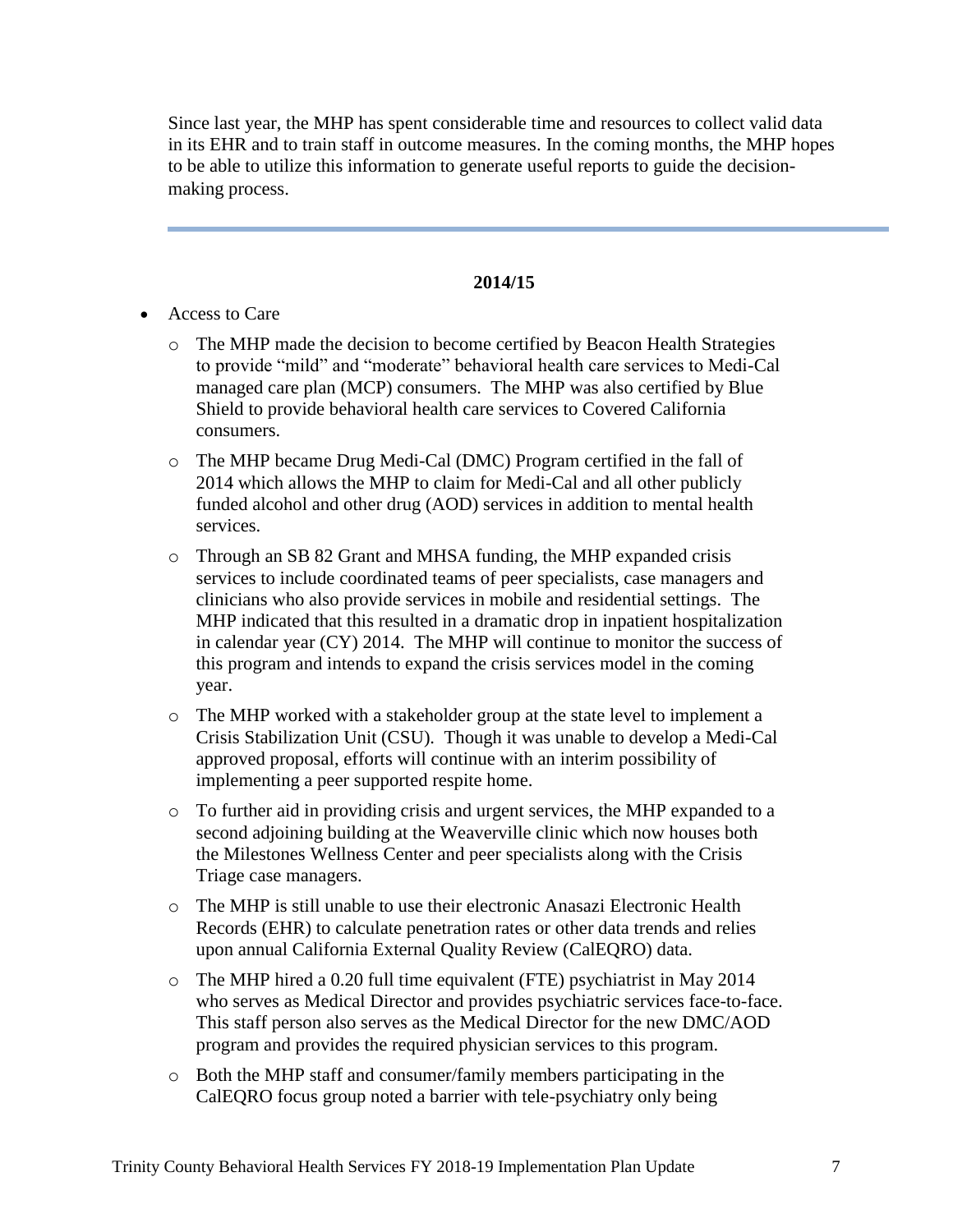available in Weaverville. They felt that also providing of tele-psychiatry in remote Hayfork would improve accessibility.

- Timeliness of Services
	- o The MHP implemented electronic consumer signatures and consumer cancellation functionality in the Anasazi EHR this year.
	- o The MHP was unable to develop timeliness to service measures or reporting capability in the Anasazi EHR. A particularly difficult problem is developing a methodology and measures for "No Shows". The MHP has been working with Kings View to try to develop an Admissions page to include data on first offered appointment, consumer and provider reschedules, and consumer and provider "No Shows". The MHP is considering a clinical PIP focusing on its "No Shows" rates.
- Quality of Care
	- o The MHP hired a new Business Manager in May 2014 who brings a wealth of experience in many areas including quality improvement (QI) and information technology (IT) to the position.
	- o Consumer signature pads are now available in all the MHP clinic sites. The MHP wants to add wireless capability to obtain consumer signatures in community locations and for mobile services.
	- o The MHP has incorporated the CANS, ANSA, MORS and *Katie A.* services in the EHR, but has not yet developed the capability for data analysis or reporting of the outcome measures from these instruments except for MORS.
	- o The MHP employs four consumers and/or family member (CFM) peer specialists who primarily work in the Weaverville and Hayfork Wellness Centers, but also provide crisis services, mobile response, support in residential settings, and transportation services.
	- o The Wellness Center hours were expanded this year to seven days a week from 8:00 a.m. to 5:00 p.m. and have structured group programs from 10:00 a.m. – 3:00 p.m. on weekdays. The MHP intends to hire two additional peer specialists and establish a peer supervisor position in the coming year.
	- o Consistent with the recovery model, the MHP added a second staff person to the reception area to provide a more friendly and efficient greeting to consumers coming to the Weaverville clinic.
	- o Working with its vendors, it has implemented enhancement of remote access to the EHR to allow for provision of services in more rural locations.
- Consumer Outcomes
	- o The MHP has implemented the Strengths Assessment, Personal Recovery Plan, Recovery Self-Assessment (RSA) provider/staff surveys, and Recovery Tracker consumer surveys through the CIMH Advanced Recovery Collaborative (ARC) clinical PIP as its Recovery model. The MHP is looking to transform the approach for all non-inpatient services to the recovery model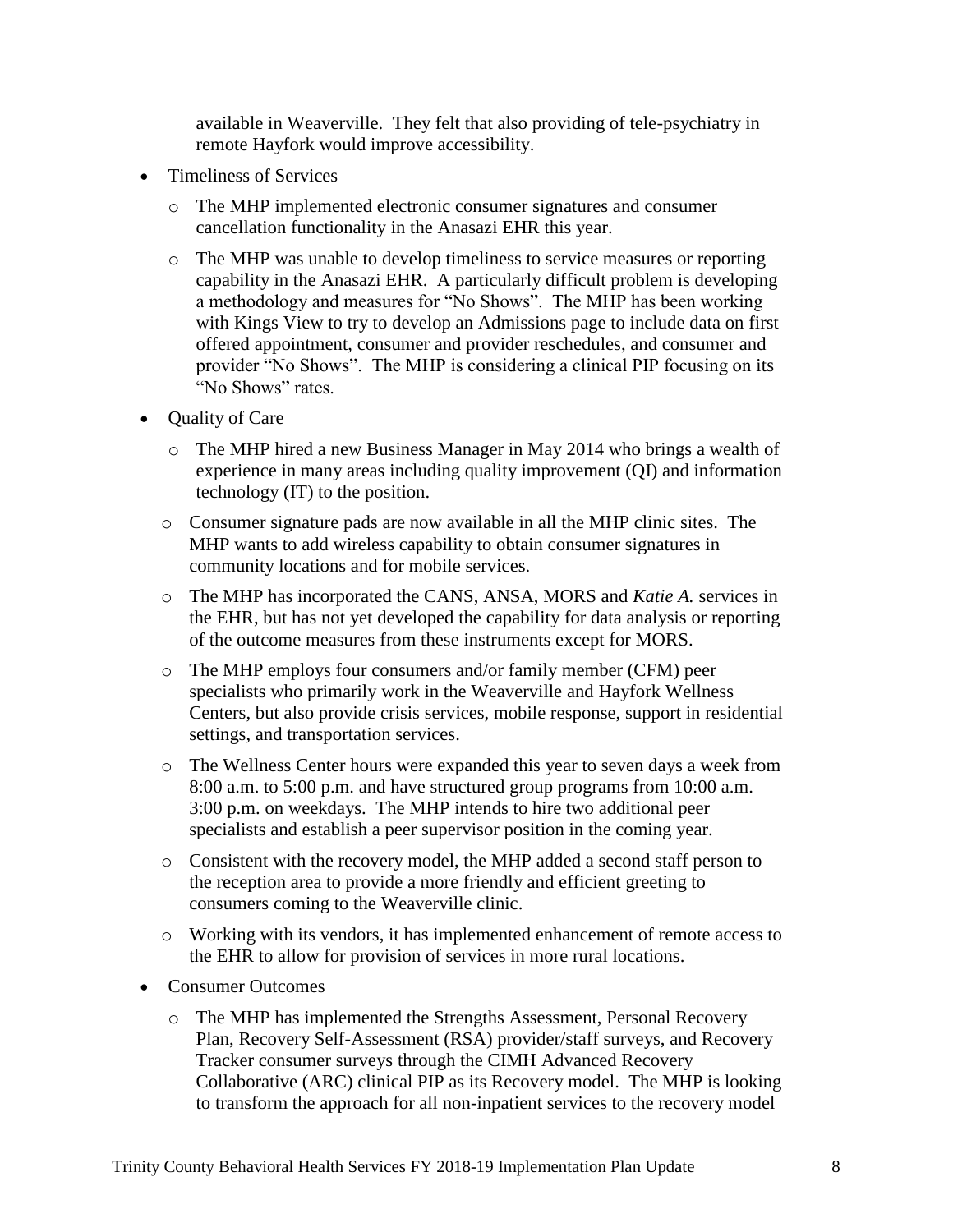in coming years, and has continued with its recovery-based Mental Health College locally.

- o The MHP is considering a non-clinical PIP on improving consumer engagement.
- o The MHP reviews the Department of Health Care Services (DHCS) consumer perception survey data. However, it is unclear if this data is processed into reports and presented to stakeholders at the Quality Improvement Committee (QIC), cultural competency committees, executive staff or clinical meetings to inform decision making.

- Access to Care
	- o The MHP has increased the hours for the on-site psychiatrist and has ended a contract with a tele-psychiatrist.
	- o The MHP has expanded crisis staff availability to include on-site presence/coverage during the weekends at the Wellness Center.
	- o The MHP will begin working with Beacon Health to provide mild to moderate behavioral health care.
- Timeliness of Services
	- o The MHP has restructured Triage Crisis Program to enable Peer Specialists to conduct informal case management for consumers in need. The Peer Specialists provide a first line of support for consumers, who are still able to see case managers or clinicians to resolve crises.
	- o By addressing intake no shows and cancellations (through the non-clinical PIP), the MHP will also be able to improve timeliness to first clinical appointment.
- Quality of Care
	- o The MHP has restructured participation/utilization of the Wellness Center and formalized a 'membership' process. This restructuring enables consumers to be more engaged and invested in services and their recovery.
	- o A Utilization Review Coordinator was hired to concentrate MHP efforts on improving chart review, recoupment of non-billable services, and training of clinical staff to appropriate standards.
	- o The MHP's medical director has become more integrated in services and has become a conduit for collaboration between (in-patient) hospitals and an advocate for staff training on medication information and consent.
- Consumer Outcomes
	- o By restructuring the Wellness Center membership, the MHP has addressed an issue of consumer safety and has promoted a focus on wellness and recovery.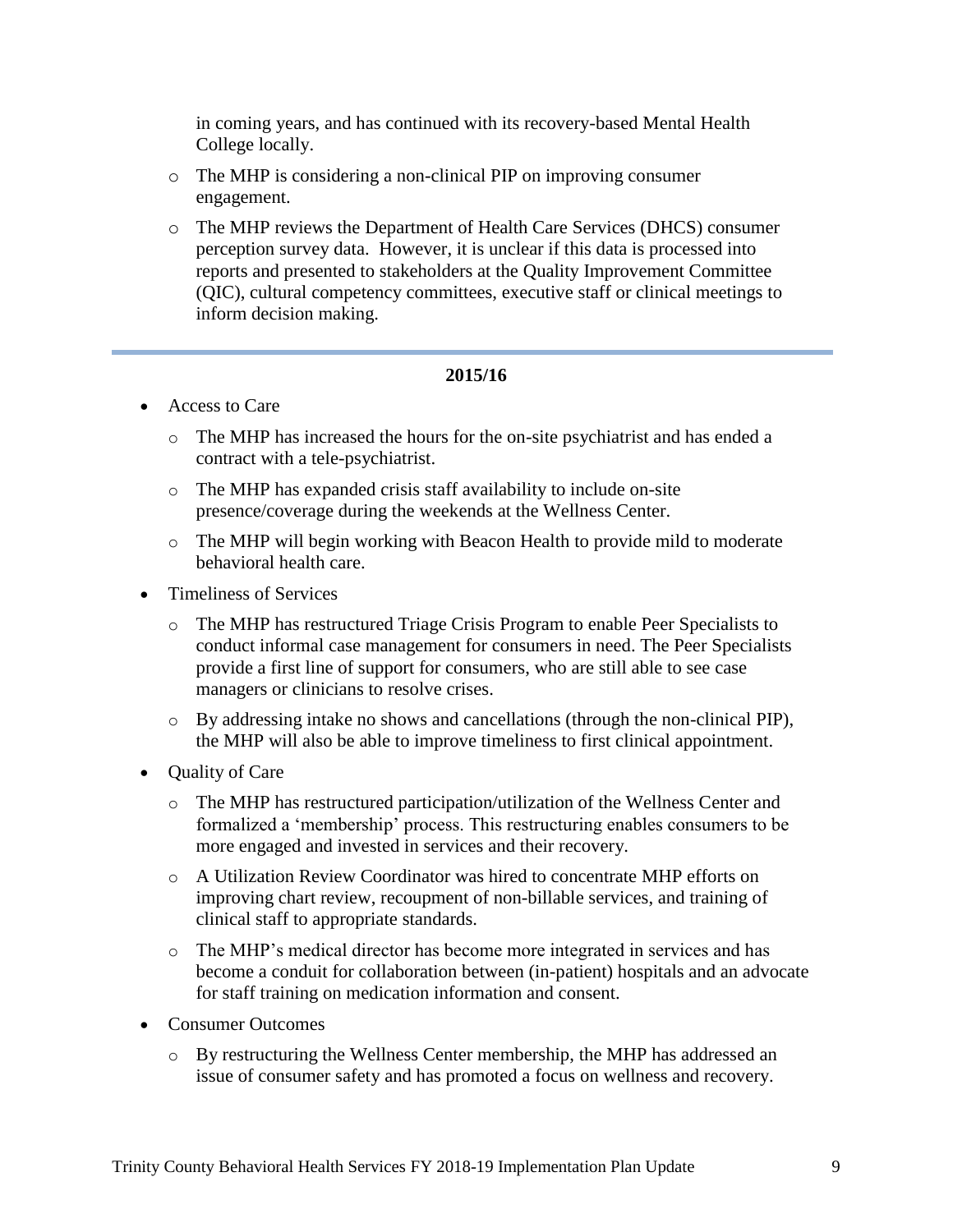o With the incorporation of the CANS, ANSA, and MORS in the EHR, the MHP is positioned to assess and aggregate consumer outcomes systemically.

- Access to Care
	- o The MHP has increased the services at the Hayfork clinic, including more psychiatry and nursing hours and more clinician and case management contact for consumers.
	- o The MHP has strengthened the crisis team, through increasing staffing, from four to seven, and creating a designated crisis manager position. This provides more access to consumers and pre-consumers and facilitates oversight and coordination of crisis services. With more frontline access, other staff, case managers in particular, have more capacity to support and engage consumers already in care.
	- $\circ$  The MHP is overseeing the development and construction of a four-bed respite home. The respite home is meant to fill a gap in services, from when consumers are discharged from hospitalization to outpatient services. The respite home will be county-operated and peer-run and is slated to open in March 2018.
- Timeliness of Services
	- $\circ$  The MHP now has the ability to automate and extract timeliness data. The timeliness assessments and reports were fully integrated into the EHR. While it still requires a conversion (from the Anasazi report to Excel), this eliminates manual tracking and recording of times for services.
- Quality of Care
	- $\circ$  The MHP has adopted Cognitive Behavioral Therapy-psychosis for Front Line Providers (CBTp-FLP) as their treatment practice for consumers with psychotic disorders. The MHP trained all front-line staff and intends to use a coordinated, consistent, and multi-disciplinary approach to improve outcomes for consumers with psychotic disorders.
	- $\circ$  The MHP is part of a new collaborative of youth/child-serving agencies, along with Probation, Office of Education, Juvenile Dependency, and Child Welfare. The goal is to better align resources and provide support for at-risk families, before incidents occur. The MHP reported that their primary role is to collect and organize data, which adds more demand on quality improvement (QI) and compliance.
	- $\circ$  The MHP has a new network provider (Com-Pair) that should improve data collection, workflow, and timeliness of staff. The MHP reported that with the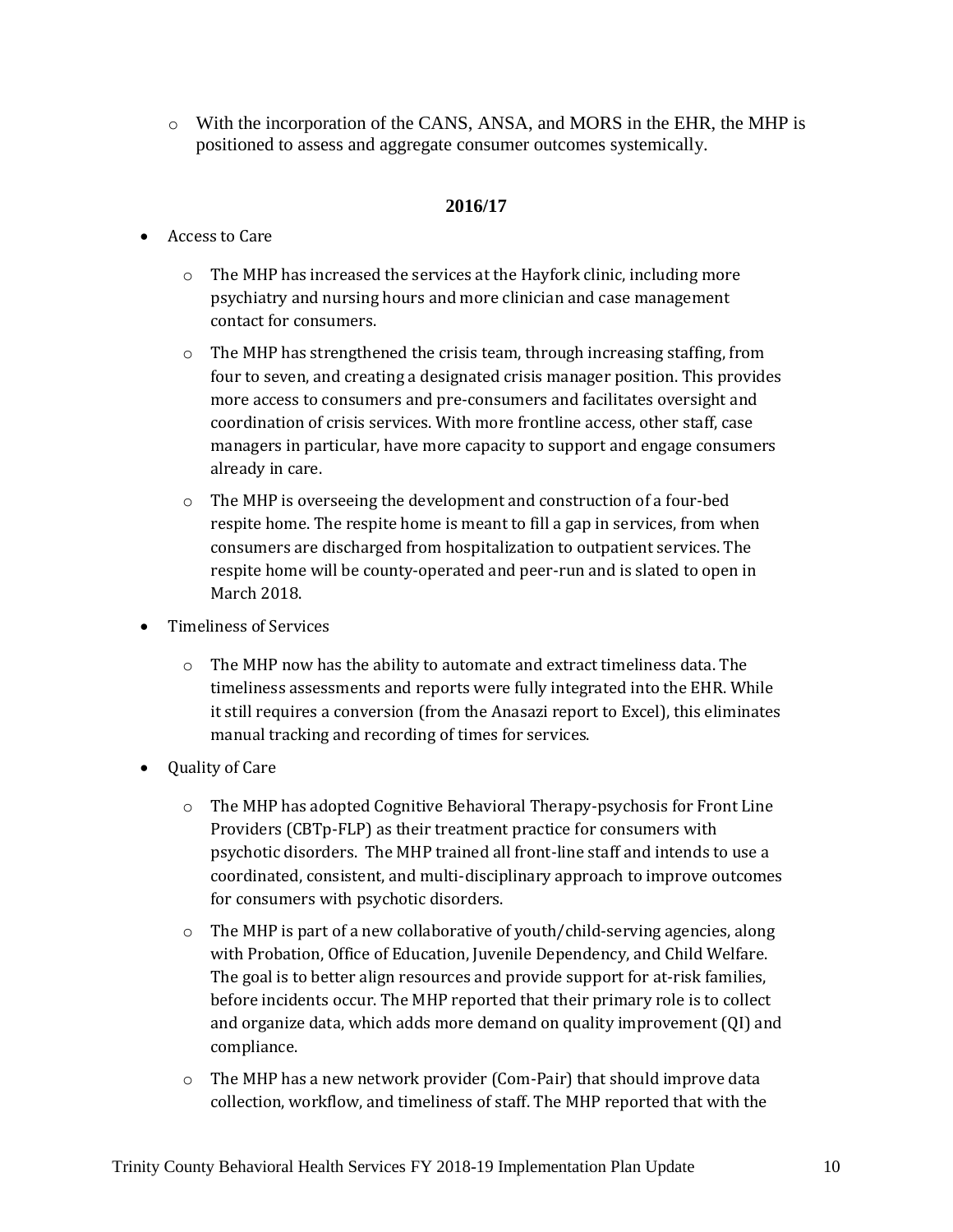new vendor, they have tripled their bandwidth and staff should experience a decrease in loss of records and freezing of applications.

- Consumer Outcomes
	- o With the adoption of CBTp-FLP and use of its suite of outcome measures, the MHP has more concrete and objective means to measure outcomes for consumers with psychotic disorders.

## **2017/18**

## Access to Care

- The Drug Medi-Cal Organized Delivery System (DMC -ODS) Regional Model is under development with Partnership Health Plan.
- The MHP initiated a new clinical PIP focused on care for anxiety disorders with the practice of Mindfulness-based Stress Reduction group treatment. This is intended to address symptoms early into treatment.

#### Timeliness of Services

• The MHP initiated a non-clinical PIP focused on reducing the wait time to first offered appointment which it hopes will lead to earlier treatment engagement.

## Quality of Care

- The QA manager position was vacated in September and the MHP underwent a reorganization of the QA unit. As mentioned, the tasks of the QAMT are a team effort of leadership staff.
- The MHP hired a new clinical director and reorganized the responsibilities to include some QA activities.
- The children's system of care is under ongoing development and collaboration with county agency partners such as probation, social services, housing, and public health in its Continuum of Care Reform (CCR) efforts.

#### Consumer Outcomes

- The MHP opened a six-bed Cedar House Peer Respite Center on May 1, 2018 that is consumer operated.
- The MHP integrated provisions for the daytime crisis service into the Wellness Center.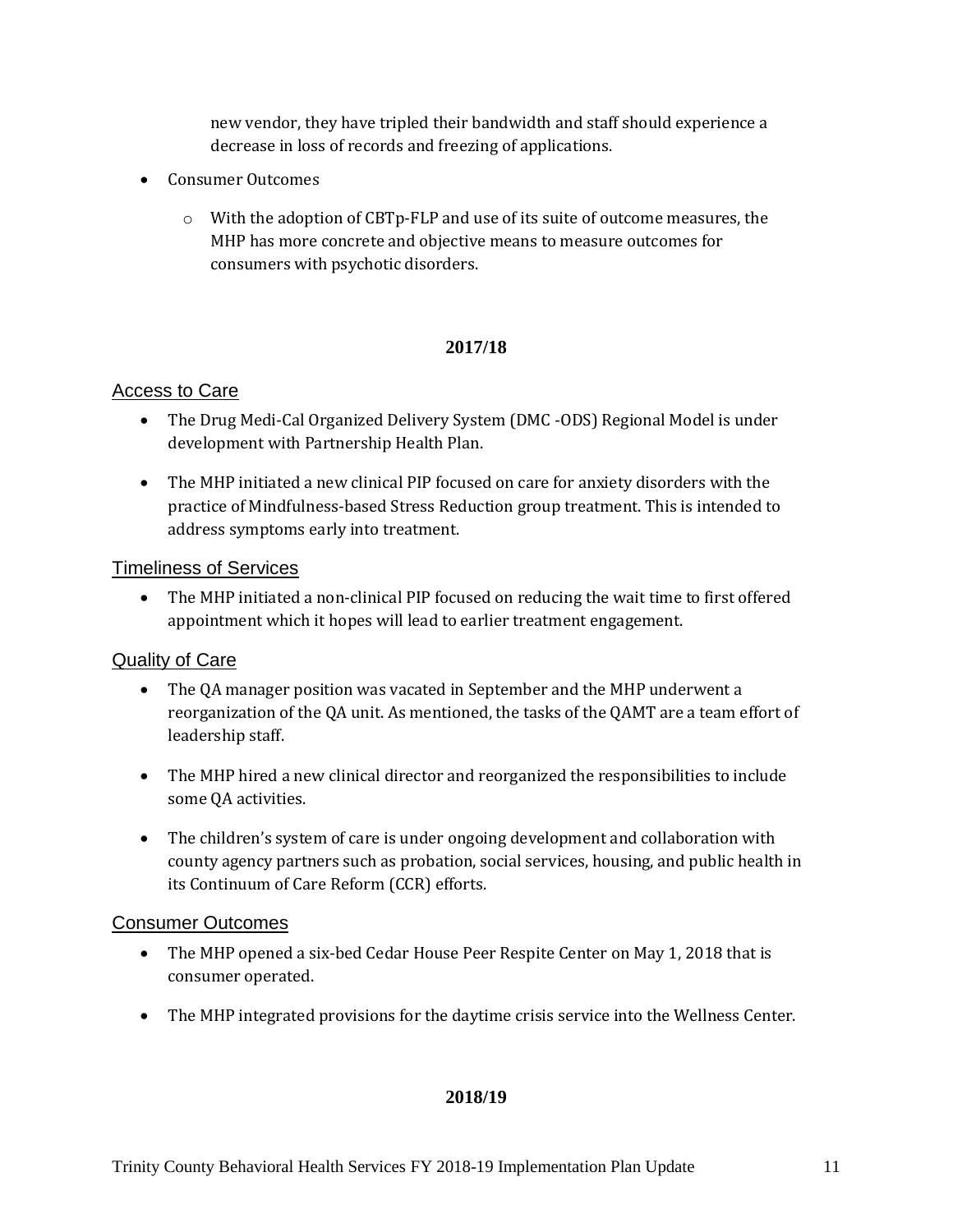- Access to Care
	- $\circ$  The MHP worked closely with the Hmong population, to explore opportunities for needed services. The majority of Hmong beneficiaries are children who are seen in the schools.
	- $\circ$  Outreach efforts to the Hayfork community occurred weekly by the peer specialist who primarily worked in the Horizons Wellness Center (before it closed). Thereafter, an Itinerant Case Manager / Peer Specialist spent one day a week in the Hayfork Community, including outreach to the Elderly at Eschaton Rest Home. The rest of each week, the Itinerant Case Manager / Peer Specialist traveled to Weaverville to help staff the Milestones Wellness Center.
	- o Native American relationships continue to be fostered with local tribal agencies and through the Federally Qualified Health Center (FQHC).
	- o The MHP has one contracted psychiatrist who works onsite in Weaverville most days and one day in Hayfork and as needed. Kings View provides one psychiatrist through telehealth in Hayfork every fifth week from 8 a.m. to 1 p.m., with an MHP nurse who provides oversight.
	- $\circ$  All MHP clinicians provide both child and adult services, as well as crisis services.
	- $\circ$  The MHP has one staff clinician who works in the elementary school K-8th one day per week in the southern part of the county.
	- $\circ$  The MHP works with local law enforcement agencies for crisis services and on a case by case basis.
	- $\circ$  MHP staff are working closely with CWS on the provision of services for foster care youth.
	- o The MHP vacated one of its three buildings that comprised the Weaverville offices in an effort to reduce operational costs.
- Timeliness of Services
	- $\circ$  The MHP has a standard of ten business days from initial contact to first offered appointment and met the standard only 7 percent of the time. The MHP has subcontracted another Clinician from a neighboring County which has improved the timeliness for this metric to meet policy standards.
	- $\circ$  The MHP has a standard of 30 days from initial contact to first offered psychiatric appointment, and met this standard 100 percent of the time with a mean of 14 days, an increase from 90 percent in FY 2017-18.
	- o The MHP has a standard of ten minutes for timely appointments for urgent conditions, and met this standard 95 percent of the time.
	- $\circ$  The MHP has a standard of seven days for follow-up post-psychiatric inpatient discharge, and met this standard 100 percent of the time as measured for FY 2018- 19 (through February 2019), compared to a 33 percent follow-up rate in FY 2017- 18.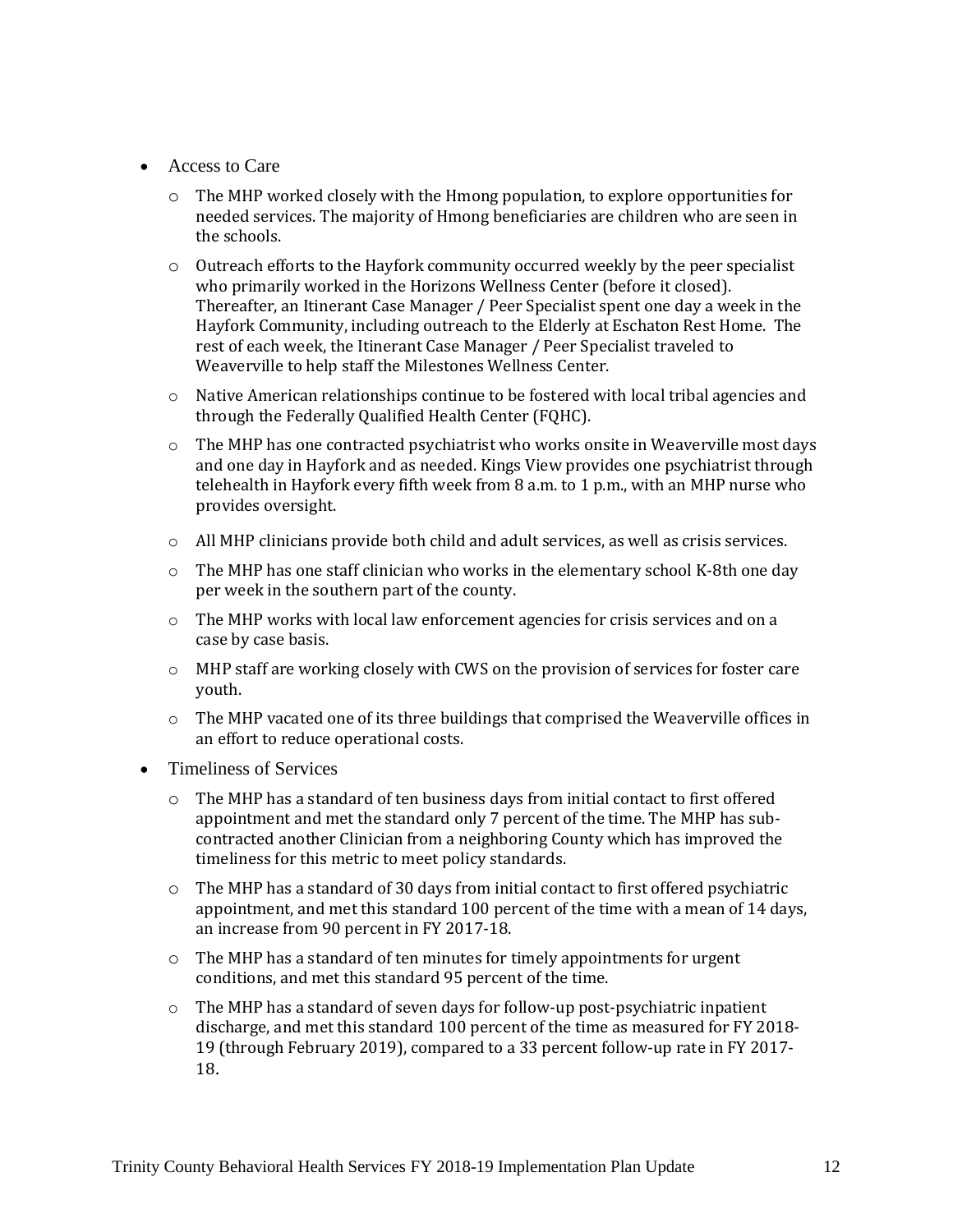- $\circ$  The MHP had a zero percent readmission rate for FY 2018-19 (through February 2019) compared to a 12 percent readmission rate in FY 2017-18.
- Quality of Care
	- o The MHP revised the FY 2018-19 QIC work plan to include quantifiable goals and objectives for improvement activities. The QIC meets every other month and discusses the data and analyses for each of the goals and objectives.
	- o The Milestones Wellness Center is located within the new Cedar Home Peer Respite Center in Weaverville. The wellness center has drop-in hours from Monday through Friday from 10:00 a.m. – 4:00 p.m. It is county-operated and run completely by beneficiaries and peer specialists.
	- $\circ$  The wellness center currently hosts an emotions group, a men's group, and a LGBTQ group. A garden project is also unfolding and beneficiaries are excited about it. Hot lunches are provided every Friday.
	- $\circ$  Beneficiaries received information about wellness center activities through case managers, therapists, outreach activities, word of mouth, the Trinity County Rants and Raves Facebook page, the wellness center bulletin board, and a calendar and brochures located at the MHP offices.
	- o The MHP is completing the CANS and PSC-35 assessments for all child beneficiaries. This is being done as part of a county-wide multi-agency child family team (CFT) which is currently incorporating the ANSA, CANS, and Pediatric System Checklist (PSC-35) data to assist in the implementation of a system-wide methodology that will analyze results and develop service delivery strategies for children and their caregivers.
- Consumer Outcomes
	- $\circ$  The MHP changed their methodology for conducting the consumer perception survey (CPS) in September 2018 and significantly improved their data collection with 79 beneficiary responses, up from five responses in the previous cycle. The data has been shared with stakeholders.
	- $\circ$  The MHP conducted a post-services discharge follow-up phone survey for MHP discharges from October through December 2018, with nine responses received out of 34 discharges. While most responses were positive overall, for eight of them, respondents indicated that they were not interested in the group topics that the MHP offered. Based on this data, the MHP is making changes and will be offering new topics in the coming months.
	- $\circ$  The MHP changed their methodology for conducting the consumer perception survey (CPS) in September 2018 and significantly improved their data collection with 79 beneficiary responses, up from five responses in the previous cycle. While the data have been shared with stakeholders, the MHP has not utilized this data to make any system changes.
	- $\circ$  The MHP conducted a post-services discharge follow-up phone survey for MHP discharges from October through December 2018, with nine responses received out of 34 discharges. While most responses were positive overall, for eight of them,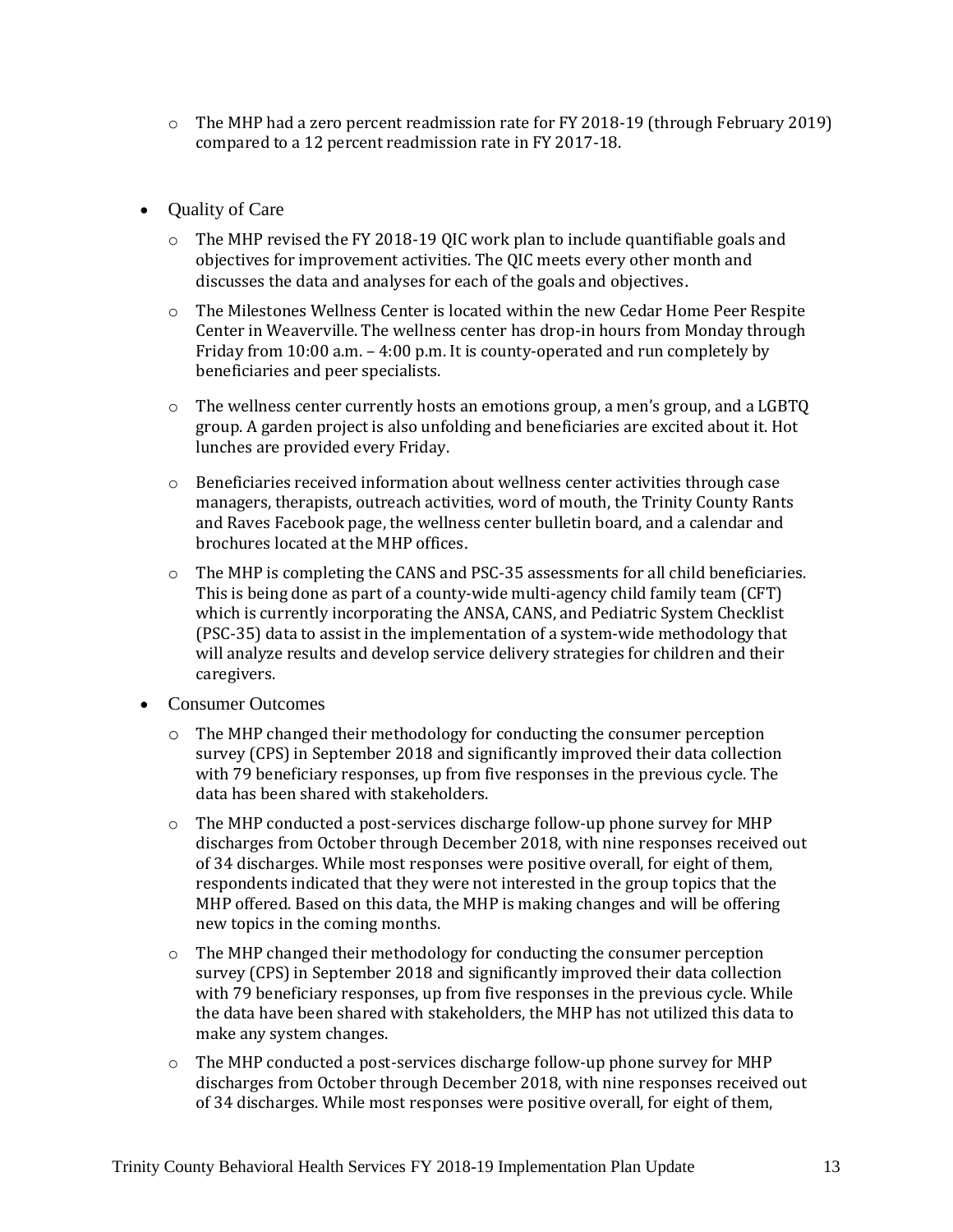respondents indicated that they were not interested in the group topics that the MHP offered. Based on this data, the MHP is making changes and will be offering new topics in the coming months.

o At the External Quality Review Organization (EQRO)'s FY 18-19 Site Review, consumers reported receiving excellent quality care and felt they were improving.

## **MHP System Standards**

TCHBS currently provides mental health services to the severely mentally ill, as well as the mild to moderately ill population requesting service. All services provided are in compliance with the state and federal standards and regulations regarding access, authorization and utilization, quality and appropriateness of care, medical necessity, beneficiary protection, program integrity, and funding requirements. Key requirements and activities exercised by the MHP are listed below, in recognition of state and federal standards and requirements.

#### **1. Procedures for MHP payment authorization of specialty mental health services by the MHP, including a description of the point of authorization**.

TCBHS has designed its intake and authorization process to ensure timely access to the system and an appropriate utilization of services.

#### Outpatient Services

TCBHS delivers a number of specialty mental health outpatient services at our mental health outpatient clinics, which includes assessment, individual, group, rehabilitation, case management, intensive care coordination, in-home based services, medication support, and crisis intervention services. As needed, Therapeutic Behavioral Services are offered in the county via contracted services. All outpatient specialty mental health services require authorization through the internal MHP UR process, except for crisis and inpatient utilization.

- It is the goal of TCBHS to manage resources in a manner that allows all individuals requesting routine (non-crisis) services to receive an initial intake appointment as soon as possible, but no later than ten (10) business days of the request for services.
- It is the goal of TCBHS to provide transportation services to consumers without means or opportunity to access services, to the extent that funding is available.
- It is the goal of TCBHS to offer outpatient urgent services to individuals requesting such services within one (1) hour, but not to exceed twenty-four (24) hours, of request. TCBHS offers walk-in services from 8:00am to 12:00pm and 1:00pm to 5:00pm, five days a week, excluding weekends and holidays. Crisis interventions have the goal of reducing incidents of hospitalization and incarceration. Reducing law enforcement encounters is also a primary goal.
- In addition, TCBHS maintains the goal that, for those individuals authorized to receive planned services, a scheduled appointment date with a clinic service provider will occur in fourteen (14) calendar days, from the date of provider assignment.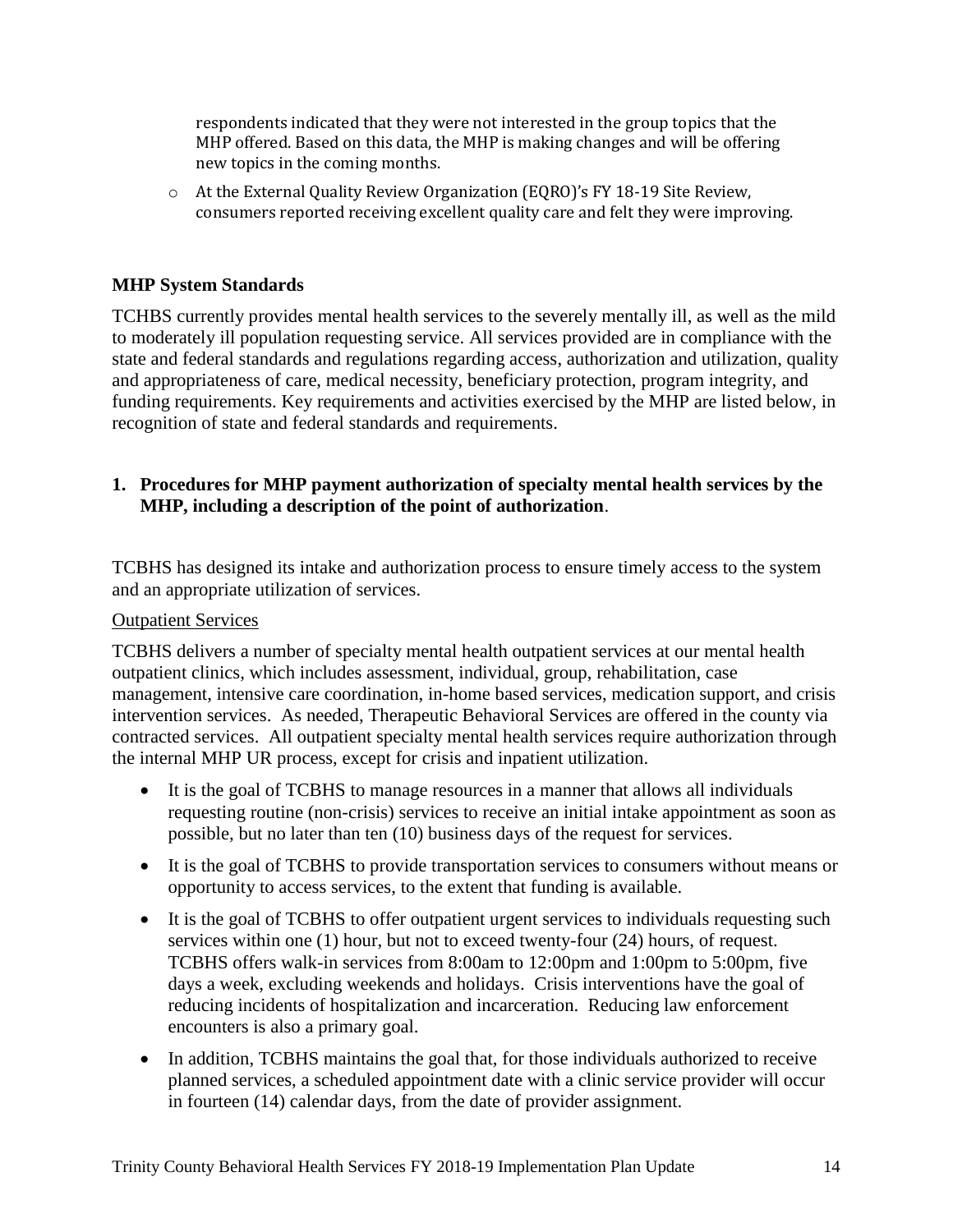- Services are offered to consumers in areas of need and interest. Through the Utilization Review process, consumers who are identified as having a need will participate in medication assessment and medication monitoring. Consumers have a choice of seeing a doctor in person or via telemedicine.
- TCBHS is an integrated system of care and both Mental Health and Substance Use Disorder services are offered on the same campus.
- The completed assessment and supporting documentation is reviewed by the Utilization Review (UR) Team to determine that services are medically necessary and appropriate.

*For more information, see policies 2400 (Transportation Policy Overview), 3003 (Clinical Intake Process), and 3200 (Crisis and 5150 Procedure) 3002 (Access to Non-Emergency Services for Out-of-County Beneficiaries).* 

## Services for Out-of-County Youth and Adults

- Adult or Minor beneficiaries of Trinity County Medi-Cal and all those who are placed in foster placements or residential homes out-of-county will have SMHS approved for them by TCBHS through self-referral, provider requests from the County where they are residing, or through requests from other Trinity County agencies (CWS or APS).
- The point of authorization for specialty mental health services for the MHP does serve as the payment authorization for the MHP. All organizational provider specialty mental health services require payment authorization. No payments can be made to providers without securing authorization except for crisis and inpatient emergencies.
- TCBHS is responsible for arranging medically necessary specialty mental health services to Trinity County children/youth and adults who are in out-of-county foster care or other residential placements.
- TCBHS is also responsible for authorizing or providing medically necessary specialty mental health services to children/youth in an Aid to Adoptive Parents (AAP) or KinGAP program.
- A Service Authorization Request (SAR) is submitted by the provider within three (3) working days following the date of receipt of the request for services. The Children's System of Care Supervisor notifies the host county and the requesting provider of the approval decision within three (3) working days following the date of receipt of the request for services.
- TCBHS makes payment arrangements with the host county MHP or with the requesting provider within 30 days of the date that Trinity County approved the services.
- TCBHS will ensure that youth placed in out-of-county settings receive notification of beneficiary rights.

#### Wellness Centers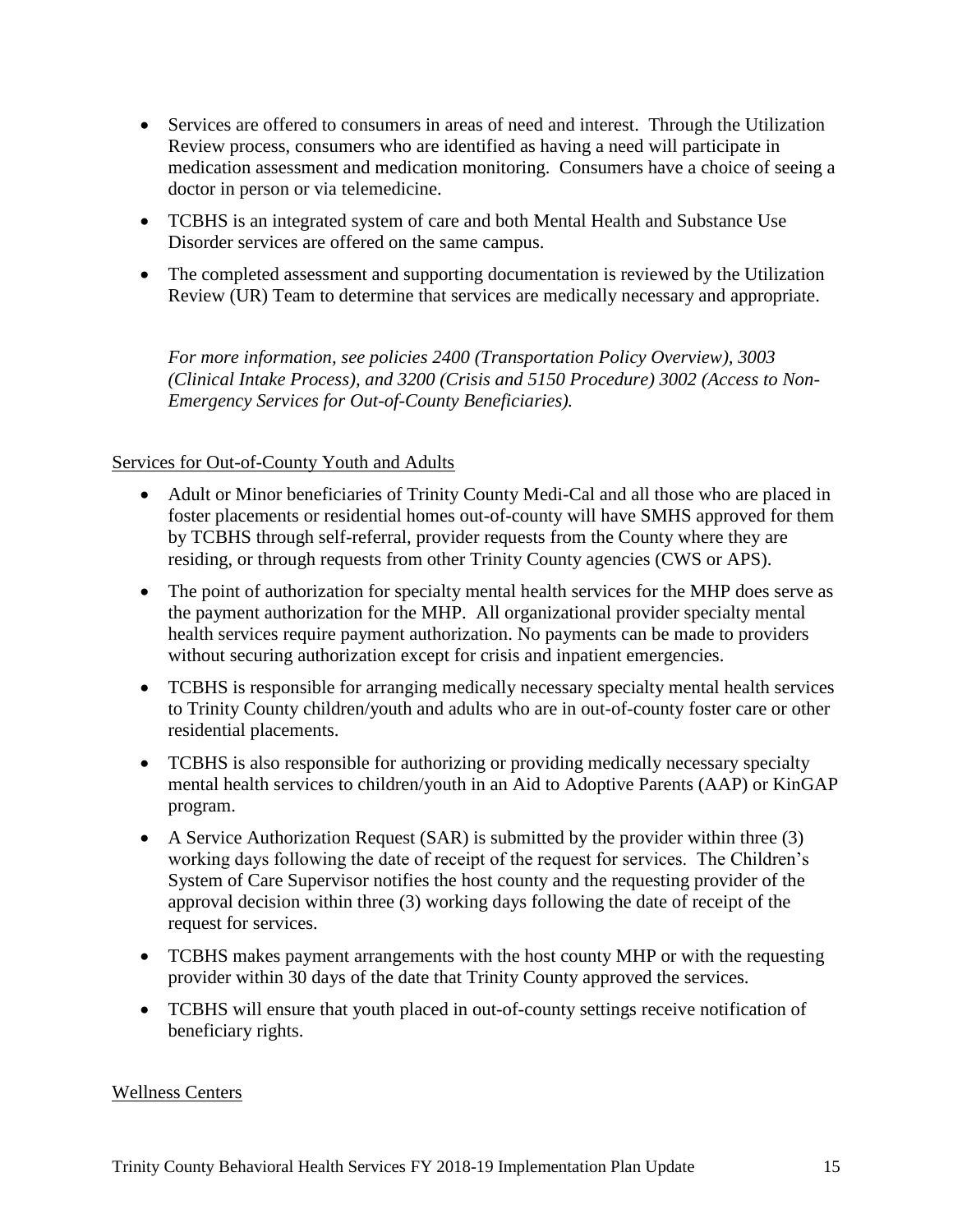TCBHS offered peer supported recovery services at the two Wellness Centers, which are each located on the same campuses as the outpatient clinics. The Horizons Wellness Center was closed at the end of 2018, due to Budgetary constraints. The Wellness Centers supported both identified clients as well as community members seeking membership. Structured and drop-in services are available, and all interventions are at no cost to the consumers. No payment authorization or Utilization Review Authorization is required for services at the Wellness Centers as no Medi-Cal Billing is occurring.

#### Inpatient Services

The TCBHS MHP requires a Point of Authorization for psychiatric inpatient services from outof-county providers.

- Beneficiaries who require inpatient care are referred to an inpatient facility that best meets their unique needs, using the current TCBHS protocol.
- Inpatient services for both adults and adolescents are provided through contracts with approved hospitals, whenever possible.
- The Clinical Director is the Point of Authorization and is responsible for the authorization for payment of inpatient services. The Clinical Director reviews authorization requests for hospital services admissions and makes the final determination on all inpatient Treatment Authorization Requests. Hospitals have 10 days to notify TCBHS of an inpatient admission, unless otherwise specified in the contract.
- The Utilization Review process includes the Medical Director reviewing all hospitalizations for assurance that medical necessity exists, and to ensure that disallowances are conducted according to agency policy.
- For Trinity County, the Point of Authorization contact is: Trinity County Behavioral Health Services, P.O. Box 1640, Weaverville, CA 96093-1604, phone (530) 623-1362 or 1-888-624-5820 (Emergency Services), fax (530) 623-1447
- Trinity County Behavioral Health Services (TCBHS) will receive and process all TARs for Medi-Cal or potential Medi-Cal patients, and for Fee-for-service / Short Doyle patients with inpatient psychiatric stays. All TARs will be reviewed according to the current State TAR instructions. TCBHS will approve or deny TARs within fourteen (14) calendar days of receipt of the request. All inpatient provider appeals ruled in favor of the provider shall adhere to regulations regarding payment and authorized for payment within fourteen (14) calendar days of receipt of the revised TAR. The MHP point of Authorization shall interface with the hospital utilization review department to ensure that inpatient stays are reviewed for medical necessity and that the payment for the service is expedited and that all State and Federal regulations are followed.

*For additional information, see policies 3200 (Crisis and 5150 Procedure), 3203 (Admission of Clients in Crisis to North Valley Behavioral Health (NVBH) Psychiatric Health Facility (PHF)), 3206 (Inpatient Treatment Authorization Requests), and 3307 (Referring and Approving Services for Remi-Vista, Inc.).*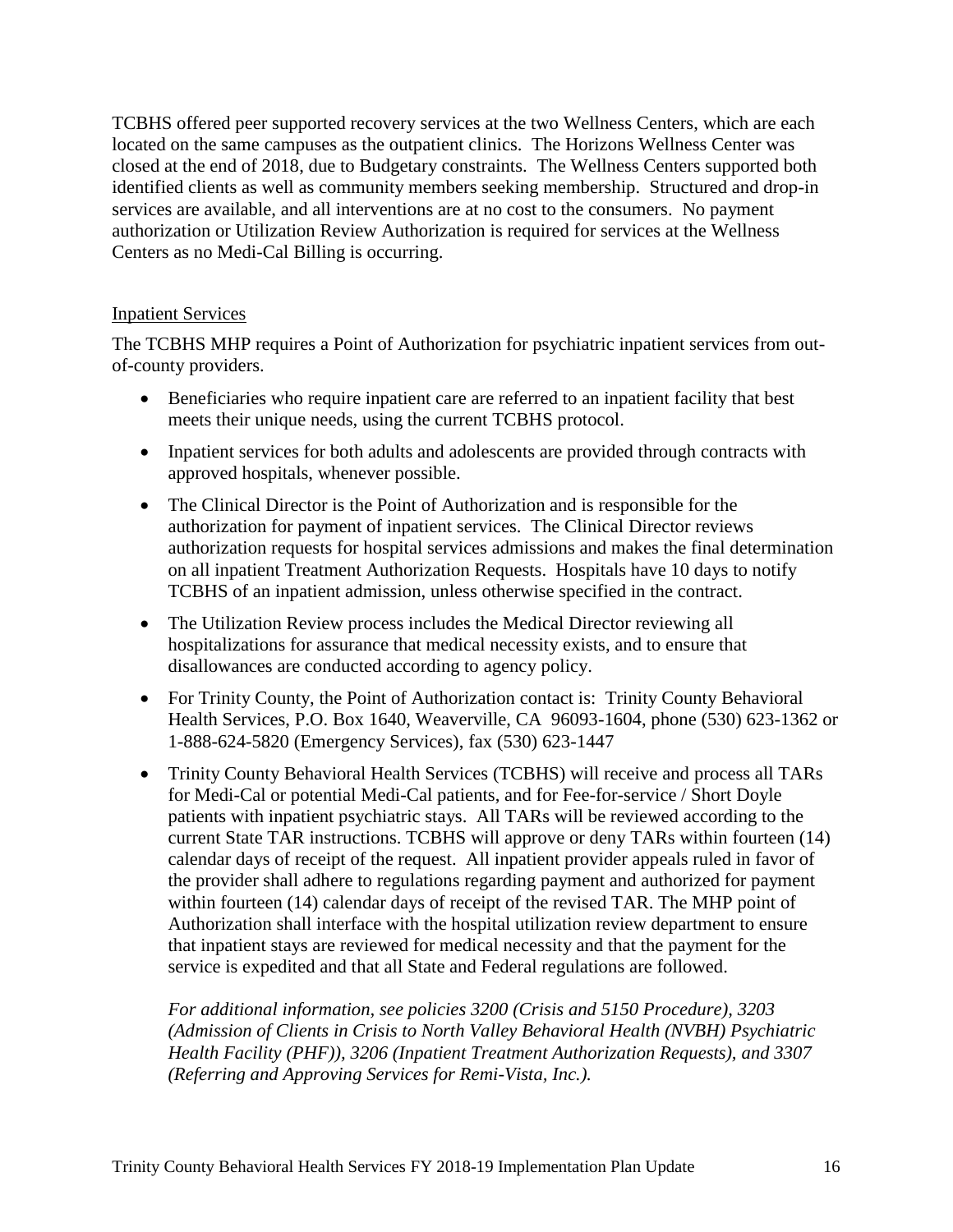- **2. A description of the process for:**
	- **a) Screening, referral and coordination with other necessary services, including, but not limited to, wellness centers, substance use disorders, prevention, educational, health, housing and vocational rehabilitation services**

Screening, referral, and coordination with other services are a critical component to providing excellent care to beneficiaries. The processes for coordinating with other agencies and service providers are as follows:

- Substance Use Disorder Services If the assessment determines that there is a substance abuse issue, Mental Health staff refer the beneficiary to Substance Use Disorder services. As an integrated department, both Mental Health and Substance Use Disorder services are available. TCBHS staff coordinate services to meet the unique needs of the beneficiary. Additionally, the MHP 24/7 access line does provide initial information for both mental health and substance use disorder services.
- The MHP also works closely with the Managed Care Physical Health Plan in our region. Partnership Health Plan (PHP) holds monthly meetings with the directors from the seven participating counties in the Superior Region. PHP also contracts with Beacon as a behavioral health provider for the mild to moderate conditions.
- On January 1, 2014, Partnership Health Plan became responsible for the mild and moderate beneficiaries, and PHP has been eager to collaborate with the county MHP to develop and submit an organized delivery system 1115 Waiver that would be the first region plan submitted to DHCS. MHSUDS Information Notice No. 14-020 that the MHPs and the MCPs must coordinate to ensure that beneficiaries receive timely, medically necessary services.
- Education If the assessment determines that the beneficiary could benefit from coordinated care with an educational facility (e.g., schools, community college), TCBHS staff refer/link the beneficiary with the appropriate educational professional staff. TCBHS has a formal contract with the Trinity County Office of Education to work closely with the school system to provide specialty mental health services. TCBHS funds Prevention and Early Intervention services via contract throughout the County.
- Health If the assessment determines that there is a need for health care services, TCBHS staff refer the beneficiary to the Rural Health Clinic for screening and limited medical care. TCBHS staff also coordinate care with the nearest out of county hospitals and out of county medical providers that accept Medi-Cal. TCBHS staff coordinate services to meet the unique needs of the beneficiary. TCBHS has a formal Memorandum of Understanding with Partnership Health Plan of California, the managed healthcare plan for Trinity County Medi-Cal beneficiaries.
- Housing If the assessment determines that the beneficiary requires assistance in obtaining or changing housing, TCBHS staff shall refer the beneficiary to the Human Resource Network (HRN) or a TCBHS Case Manager may attempt to assist the beneficiary and/or family to secure housing.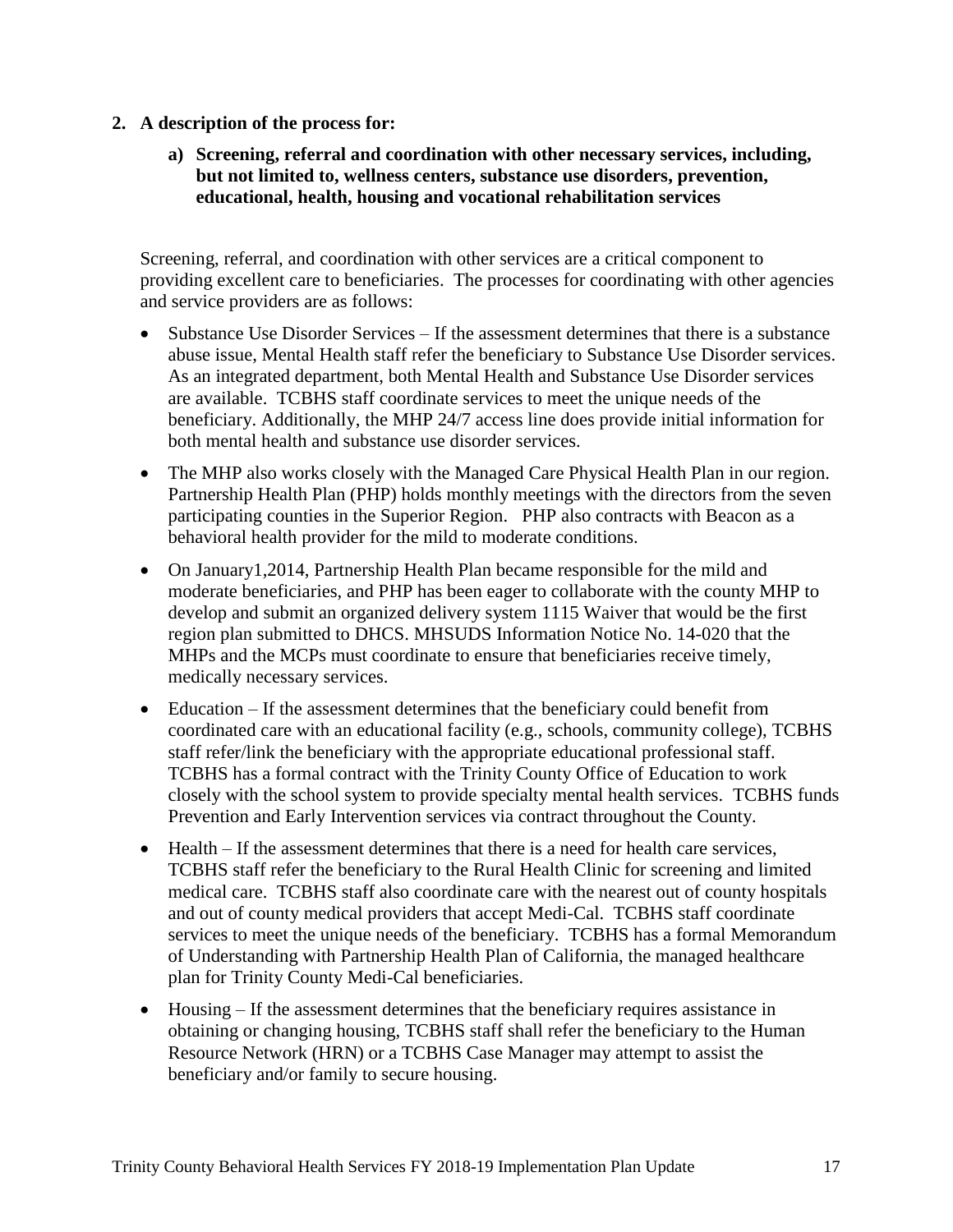- Social Services If the assessment determines that the beneficiary requires assistance in obtaining the services of Public Assistance, Child Welfare Services, or Adult Protective Services, TCBHS staff help the beneficiary to access these services. TCBHS participates in the local Continuum of Care Reform (CCR) Collaborative as a full partner.
- Probation If the assessment determines that the beneficiary requires assistance with Probation services, TCBHS staff collaborate as appropriate. TCBHS is an active member of the Trinity County Community Corrections Partnerships, the committee that oversees the AB109 program.
- Vocational Services / Employment If the assessment determines the beneficiary is interested in obtaining or changing employment, TCBHS staff help the beneficiary in developing a resume; and enhancing interviewing skills, job seeking skills, and workrelated skills.
- Non-Profit/Community Based Organizations TCBHS refers consumers to the local resources, primarily the Human Response Network, for domestic violence, sexual abuse intervention, faith-based resources, food, housing, and clothing.

*For more information, see policies 2308 (AODS Referrals) and 3309(Health Care Coordination with Primary Care Physicians & Other Health Care Providers).* 

# **b) Outreach efforts for the purpose of providing information to beneficiaries and providers regarding access under the MHP**

TCBHS is committed to providing specialty mental health services to the diverse populations in the county, including the Native American community, culturally diverse populations, homeless individuals, and hard-to-reach individuals who may need behavioral health services, but who have not accessed them.

In an effort to reach homeless and other hard-to-reach individuals, TCBHS distributes informational materials to the community at various locations, including the Wellness Center, Milestones, in Weaverville; the Golden Age Center, the local senior center; Public Health, Probation and other county agencies; schools and education centers, including the local community college; and the Human Response Network, the local Community-Based Organization.

All TCBHS brochures and informational notices regarding mental health clinic hours, Patient's Rights, available services, informed consent, and medication information are easy to read and understand. The General Statewide Information booklet is offered in English and Spanish. Informational materials are also available on the agency website, located at, [http://www.trinitycounty.org/index.aspx?page=60.](http://www.trinitycounty.org/index.aspx?page=60) Beneficiary Booklets are offered at the time of the first appointment and thereafter they are also available.

TCBHS provides informational presentations and exhibits during community events throughout the year. Examples of these events include the annual County Health Fair; the annual County Fair; a local soup kitchen; May is Mental Health Month activities are presented throughout the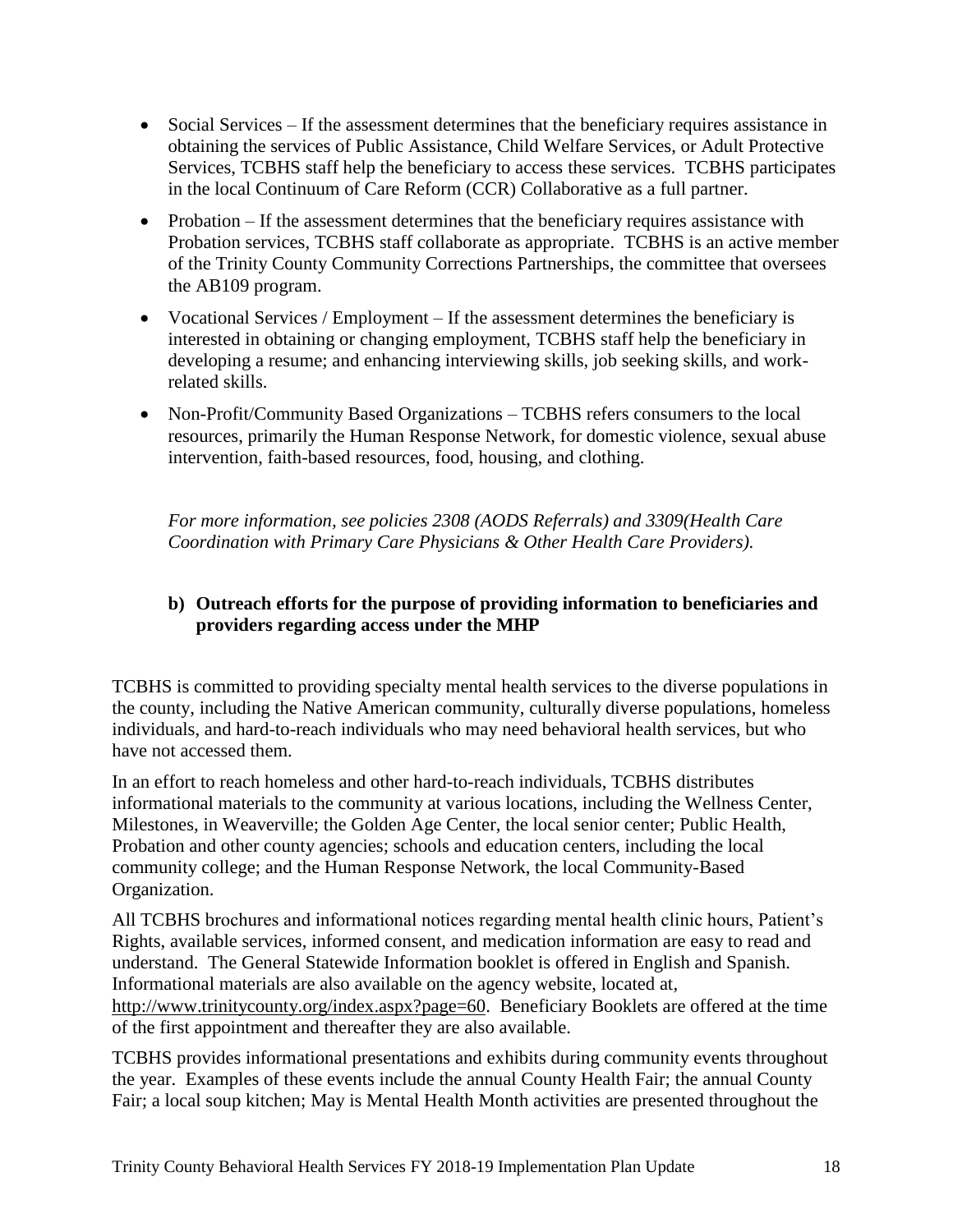month of May; and Each Mind Matters information booths are set up in Hayfork and Weaverville at least three times per year.

- Presentations/exhibits focus, as appropriate, on the LGBTQ and Hmong communities and homeless individuals, and demonstrate the culturally-sensitive services that TCBHS delivers.
- Presentations also focus on educating the general community about mental illness, to reduce stigma and inform the community about the availability of services and treatment options.

*For more information, see policy 3006 (Outreach to Underserved Populations).*

## **c) Assuring continuity of care for beneficiaries receiving specialty mental health services prior to the date the entity begins operation as the MHP.**

TCBHS is fully operational and provides a range of specialty mental health services to Medi-Cal beneficiaries to assure continuity of care for all persons needing medically-necessary mental health services. Trinity County has been the MHP for more than 15 years, providing Mental Health services with county civil servants and organizational providers.

# **d) Providing clinical consultation and training to beneficiaries' primary health care physicians and other physical health care providers.**

Trinity County Behavioral Health Services (TCBHS) is committed to maintaining a positive communication with the managed care health plan in our area, so that consumers of TCBHS receive both quality mental and physical health care. To that end, TCBHS will monitor the effectiveness of the MOU with Partnership Health Plan regularly. TCBHS will ensure there is continuity of care between the MHP and the physical health care plan. The TCBHS psychiatrist is available to primary health care physicians for consultation, training, or distribution of educational materials related to medications or other mental health care issues.

- During regular clinic hours and days, consultation with the psychiatrist is available by appointment at the TCBHS clinic site or by phone.
- During non-business hours, an urgent psychiatrist consultation is accessible by request to on-call staff who may contact the psychiatrist by emailing or calling and requesting that the psychiatrist return the call.

Regulations regarding the management of confidential information and records, as per Federal and State mental health laws and regulations and Welfare and Institutions Code, Section 5328, are adhered to at all times that a TCBHS client is involved.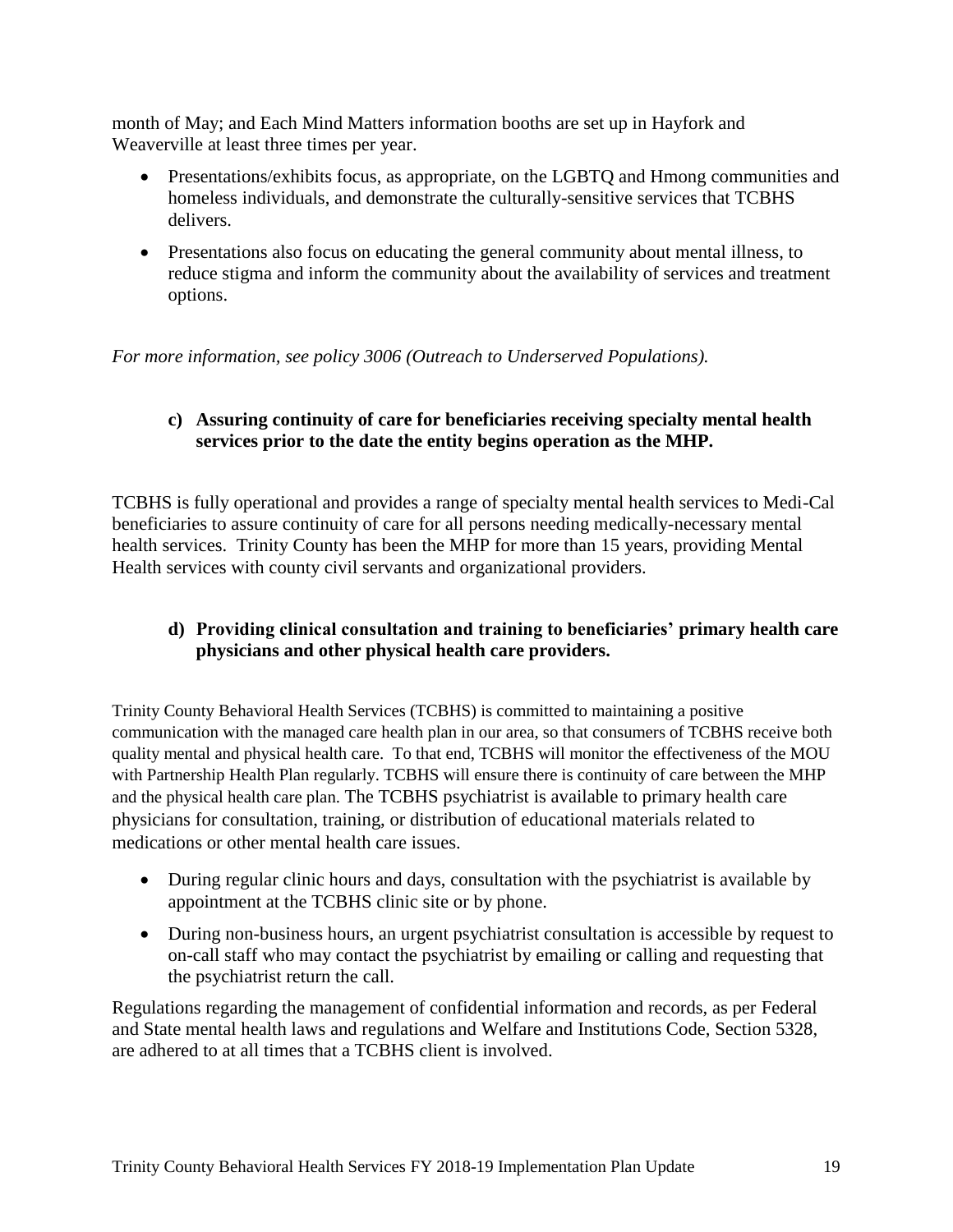*For more information, see policy 3303 (Consultation and Training Regarding Psychotropic Medications and Mental Health Conditions for Local Doctors/Practitioners) and 2609 (*Ensuring Coordination of Physical and Mental Health Care) and 4101 (Appropriate Handling of Medical Situations) and 4202 (Emergency Medical Services)

## **3. A description of the processes for problem resolution.**

Trinity County Behavioral Health Services (TCBHS) is committed to resolving identified problems in a sensitive, confidential, and timely manner. TCBHS shall ensure that selfaddressed, self-mailer forms are available for beneficiaries to pick-up at all sites without having to make a verbal or written request to anyone.

| <b>Timeline</b>                   | <b>Staff</b>                                     | <b>Activity</b>                                     |
|-----------------------------------|--------------------------------------------------|-----------------------------------------------------|
| Within 1 business day of receipt  | Compliance Officer or<br>designee                | Log Grievance                                       |
| Within 5 Calendar days of receipt | Compliance Officer or<br>designee                | Send written notice of receipt<br>to the client     |
| Within 30 days of receipt         | Compliance Officer or<br>designee                | Send written notice of<br>disposition to the client |
| <b>Upon Disposition</b>           | <b>Behavioral Health</b><br>Director or designee | Log disposition                                     |

| <b>Grievance Time Table</b> |  |  |
|-----------------------------|--|--|
|-----------------------------|--|--|

## **Standard Appeal Time Table**

| <b>Timeline</b>                   | <b>Staff</b>                      | <b>Activity</b>                                     |
|-----------------------------------|-----------------------------------|-----------------------------------------------------|
| Within 1 business day of receipt  | Compliance Officer or<br>designee | Log Standard Appeal                                 |
| Within 5 Calendar days of receipt | Compliance Officer or<br>designee | Send written notice of receipt<br>to the client     |
| Within 30 days of receipt*        | Compliance Officer or<br>designee | Send written notice of<br>disposition to the client |
| <b>Upon Disposition</b>           | Compliance Officer or<br>designee | Log disposition                                     |

## **Expedited Appeal Time Table**

| <b>Timeline</b>                  | <b>Staff</b>                                     | <b>Activity</b>                                                                          |
|----------------------------------|--------------------------------------------------|------------------------------------------------------------------------------------------|
| Within 1 business day of receipt | Compliance Officer or<br>designee                | Log Expedited Appeal                                                                     |
| Not specified                    | <b>Behavioral Health</b><br>Director or designee | Send written notice of receipt<br>to the client                                          |
| Within 72 hours of receipt       | Compliance Officer or<br>designee                | Notify the client orally and in<br>writing if TCBHS denies a<br>request for an expedited |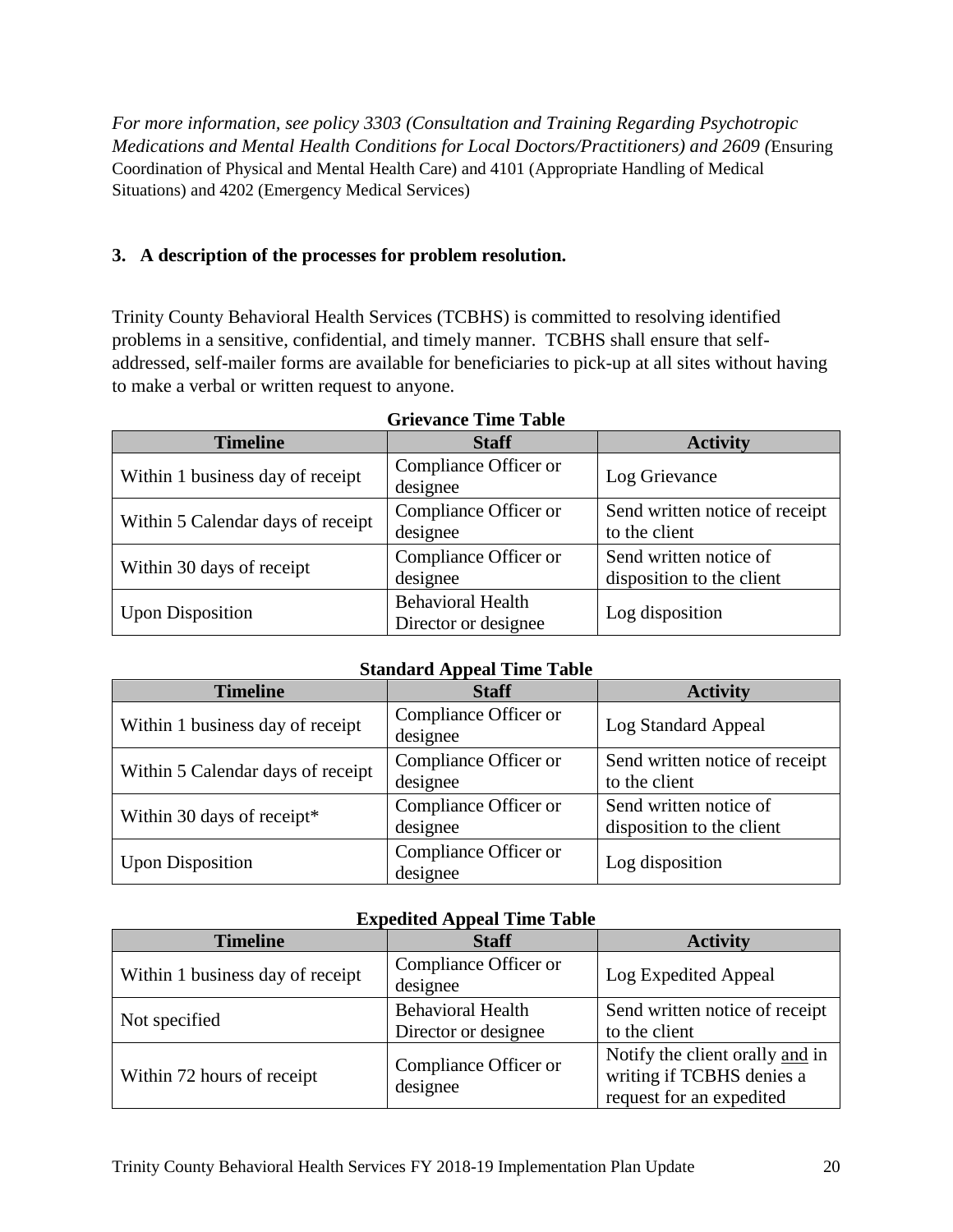|                         |                                   | resolution of an appeal<br>(converts to standard appeal)<br>process) |
|-------------------------|-----------------------------------|----------------------------------------------------------------------|
| <b>Upon Disposition</b> | Compliance Officer or<br>designee | Log disposition                                                      |

*\*This timeframe may be extended by up to 14 calendar days if the client requests an extension, or TCBHS determines that there is a need for additional information and that the delay is in the client's interest. If the extension is due to TCBHS request for a delay, the client is given written notice of the reason for the delay.*

TCBHS has designated the Compliance Officer and staff to assist clients with the problem resolution process, as well as to investigate reports of grievances and appeals. Decisions regarding situations which are clinical in nature must be made by a person with clinical expertise appropriate in nature for treating the beneficiary's condition. Such situations include: grievances or appeals related to lack of medical necessity, denial of expedited resolution of an appeal, and/or grievances/appeals that involve clinical issues. At the onset of the problem resolution process, all clients are informed of the availability of a Patient Rights Advocate (PRA). The MHP contracts with an independent PRA who has experience both as a consumer and as a professional. The contracted PRA makes visits to the Wellness Center to offer information on patient rights and may attend the Quality Improvement Committee and Behavioral Health Advisory Board meetings.

The Compliance Officer or designee confidentially maintains a Grievance and Appeal Log for tracking issues reported by clients. The log entry includes at least the client's name; the date of receipt; the nature of the problem; and the final disposition of the grievance or appeal (e.g., the date the decision is sent to the client or documentation explaining the reason(s) for no final disposition).

Clients have the right to request a State Fair Hearing after completing the TCBHS Problem Resolution Process. Clients must exhaust the county Problem Resolution Process before filing for a State Fair Hearing.

The MHP also has a process in place for organizational providers, especially when hospitals appeal a decision to disallow an inpatient stay, particularly when the stay is seen by the medical director of the MHP to not meet medical necessity. The process in place follows exactly California Code of Regulations, Title 9, Chapter 10, Articles 1774 and 1798.

*For further information, see policy 1104 (Beneficiary Problem Resolution Process) and 2201(Provider appeal for disallowed claims or invoices)*

# **4. A description of the provider selection process, including provider selection criteria consistent with Sections 1810.425 and 1810.435.**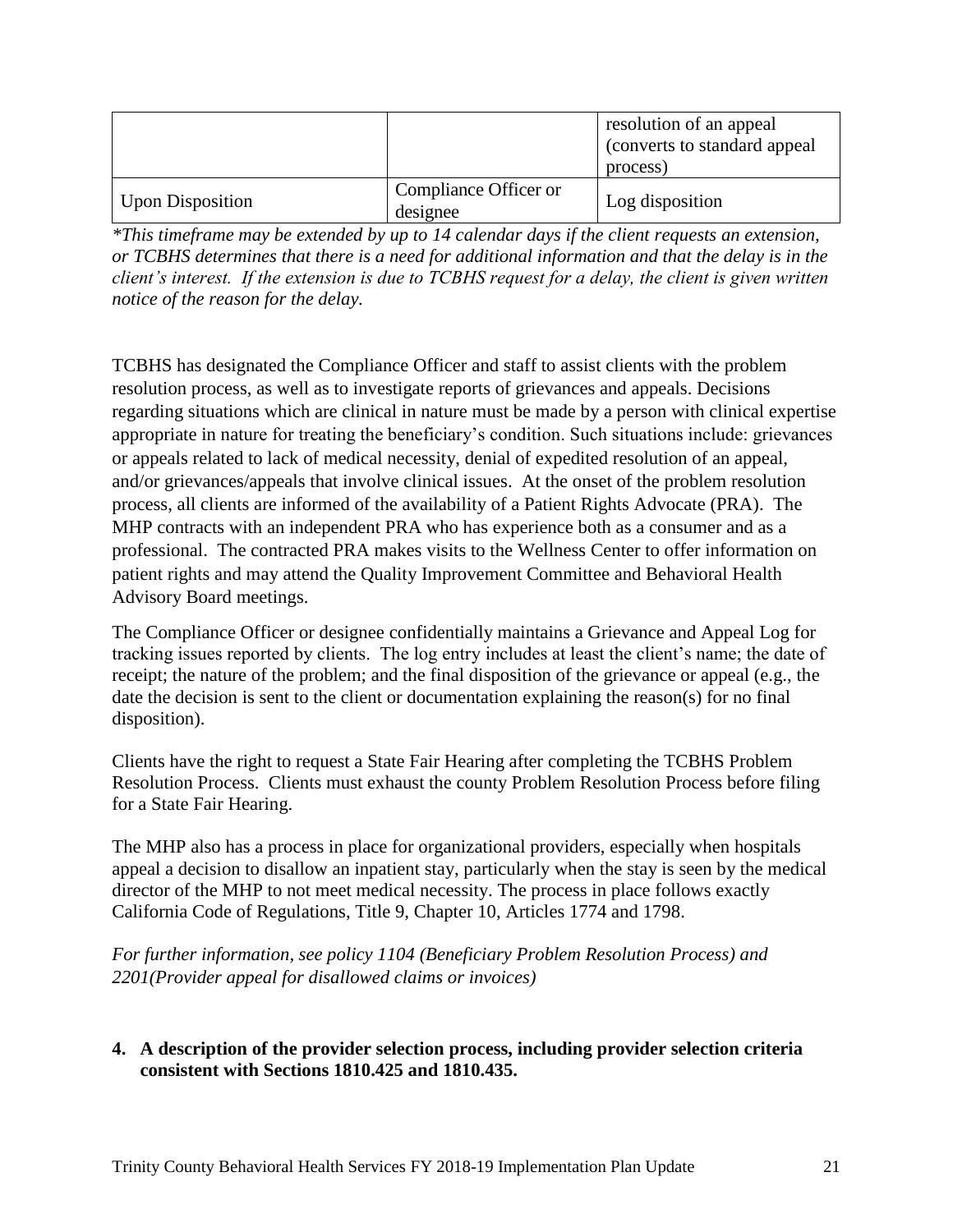In order to ensure delivery of the highest quality mental health services, TCBHS is committed to selecting and retaining qualified providers that meet strict standards and regulations surrounding client care, availability of services, cultural competence, and client rights. TCBHS reviews potential providers for acceptable licensing and compliance with state and federal regulations. In addition, providers are routinely reviewed for licensing and compliance with standards.

Trinity County has a fully developed Program Compliance Plan from which multiple policies stem. The MHP takes provider compliance quite seriously, and to that end there is a monthly compliance training and each year every MHP provider is required to sign a statement affirming that the provider has reviewed the Compliance Program Plan and that they have discussed any questions or reservations with their manager.

- TCBHS requires that providers are licensed, or registered/waivered per the State of California standards related to their practice or scope of work.
- In addition to licensing standards, all contract providers must:
	- o Maintain a safe facility;
	- o Store and dispense medications in compliance with all applicable state and federal laws and regulations;
	- o Maintain client records in a manner that meets state and federal standards;
	- o Meet the standards and requirements of the TCBHS Quality Improvement Program; and
	- o Meet any additional requirements that are established by TCBHS as part of a credentialing or evaluation process.
- Organizational providers must also:
	- o Provide for appropriate supervision of staff;
	- o Have as Head of Service a licensed mental health professional or other appropriate individual as described in state regulations;
	- o Possess appropriate liability insurance;
	- o Have accounting and fiscal practices that are sufficient to comply with its obligations pursuant to state code; and
	- o Permit an on-site review at least every three years.
- TCBHS routinely verifies provider information through:
	- 1. Online verification of licenses to determine that they are current and clear of any formal actions, negative reports, or limitations; and
	- 2. Online verification of Exclusion and Status Lists, including CA Medi-Cal List of Suspended and Ineligible Providers, and the Federal Office of Inspector General (OIG) List.
- TCBHS does not discriminate against particular providers who service high-risk populations or specialize in conditions that require costly treatment. A provider is not excluded from eligibility solely based on the type of license or certification that the provider possesses.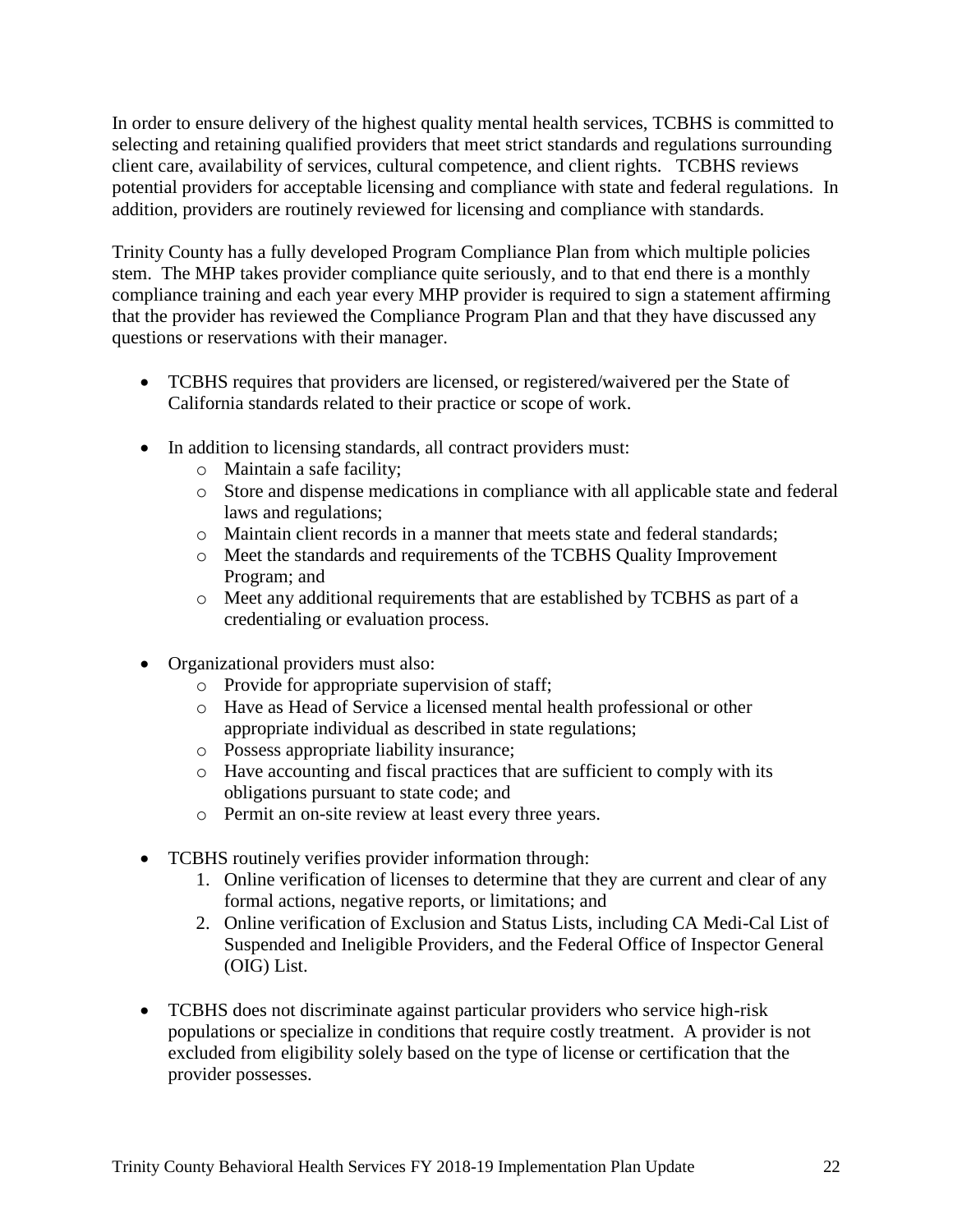- Because there are no organizational providers doing business in trinity County, the MHP has the internal resources to provide for beneficiaries in county. All out of county requests for services are referred to contracted organizational providers.
- The MHP has established a hospital selection process that has the following criteria:
	- a. The MHP shall require that each hospital:
		- 1. Complies with all Federal Medicaid laws, regulations and guidelines and State statutes and regulations and does not violate the terms of the contract between the MHP and the Department of Health Care Services (DHCS).
		- 2. Sign a provider agreement with DHCS when necessary.
		- 3. Provide psychiatric inpatient hospital services, within its scope of licensure, to all beneficiaries who are referred by the MHP, unless compelling clinical circumstances exist that contraindicate admission, or the MHP negotiates a different arrangement with the hospital.
		- 4. Refer beneficiaries for other services when necessary.
		- 5. Not refuse an admission solely on the basis of age, sex, race, religion, physical or mental disability, or national origin.
	- b. In addition to the conditions stated in "a" above, an MHP may consider but is not limited to any or all of the following in selecting hospitals:
		- 1. History of Medi-Cal certification, licensure and accreditation.
		- 2. Circumstances of any current or previous litigation against the hospital.
		- 3. The geographic locations that would maximize beneficiary participation.
		- 4. The ability of the hospital to:
			- A. Offer services at competitive rates.
			- B. Demonstrate positive outcomes and cost effectiveness.
			- C. Address the needs of beneficiaries based on factors including age, language, culture, physical disability, and specified clinical interventions.
			- D. Serve beneficiaries with severe mental illness and serious emotional disturbance.
			- E. Meet the quality improvement, authorization, clinical, and administrative requirements of the MHP.
			- F. Work with beneficiaries, their families, and other providers in a collaborative and supportive manner.

*For more information, see policies 2005 (Credentialing and Certification of Providers), 2801 (Eligible Contract Providers), and 2610 (Inpatient Psychiatric Hospital Selection).* 

# **5. Documentation that demonstrates that the entity:**

## **a)** *Offers appropriate range of specialty mental health services that is adequate for the*  **anticipated** *number of beneficiaries that will be served by the MHP*

TCBHS provides or arranges for a range of mental health services, including outpatient treatment mental health services. TCBHS contracts with outside providers to deliver outpatient and inpatient treatment services.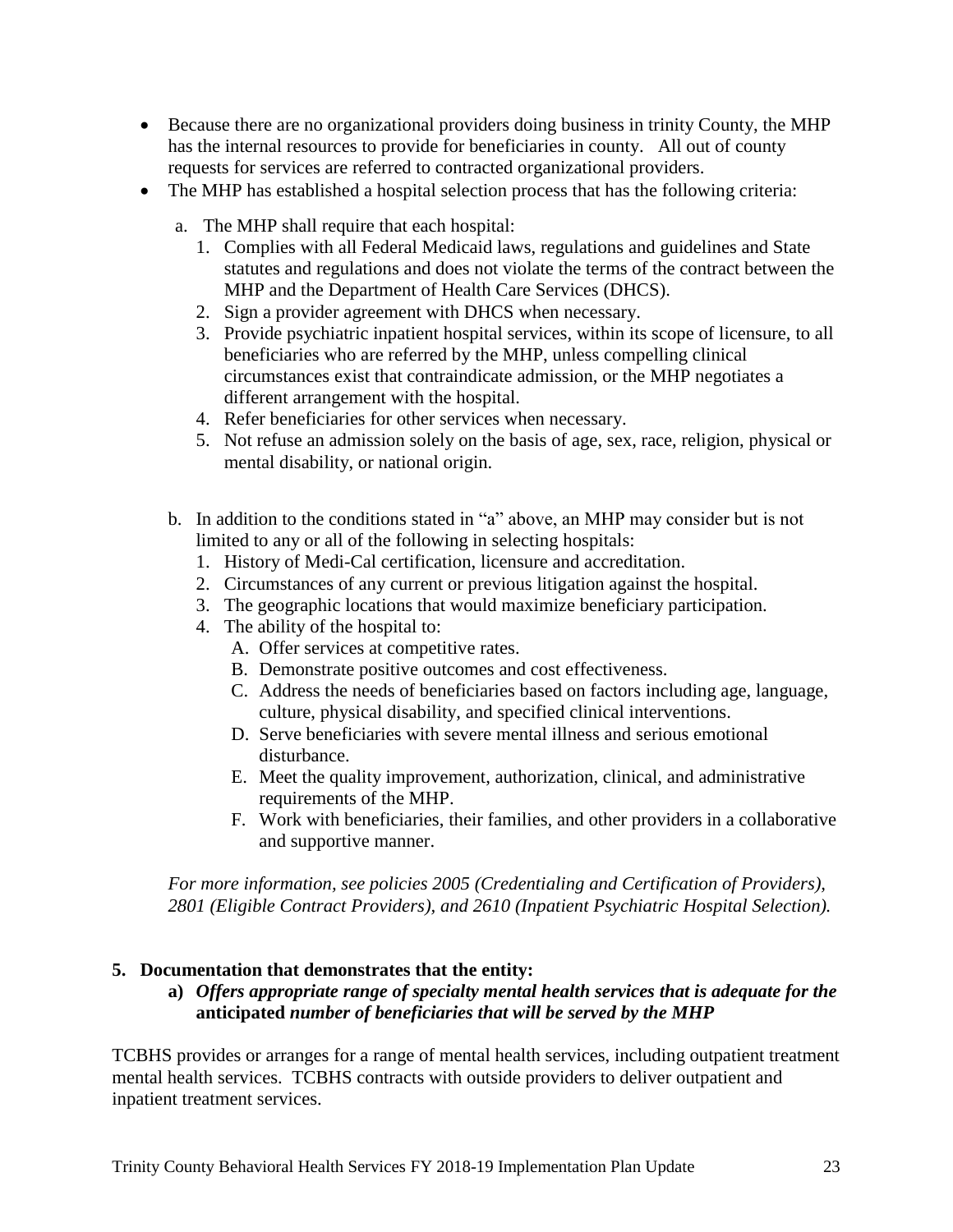TCBHS directly provides the following mental health services:

- Rehabilitative Mental Health Services, including:
	- o Mental Health Services, including assessment; plan development; individual, group, and family therapy; rehabilitation services: individual and group; interventions; and collateral services.
	- o Medication Support Services, including assessment of the need for medication; evaluation of clinical effectiveness and side effects; obtaining informed consent; medication education; collateral services; and plan development.
	- o Crisis Intervention Services, including assessment; therapy: individual; collateral; and referral services.
- Targeted Case Management Services
- Early Periodic Screening, Diagnosis and Treatment (EPSDT) Supplemental Specialty Mental Health Services, including assessment, plan development, and treatment through mental health services; medication support services; crisis intervention services; and Intensive Care Coordination (ICC).
- Adult Residential Services; and in the coming year TCBHS plans to offer Peer Respite housing services.

TCBHS also ensures that other services are available, as needed, through provider contracts and/or referrals, including:

- Crisis stabilization
- Adult residential treatment services
- Crisis residential treatment services
- Psychiatric health facility services
- Psychiatric inpatient hospitalization
- Psychiatric nursing facility services / Mental Health Rehabilitation Center services
- Therapeutic Behavioral Services (TBS)
- Intensive Home-Based Services (IHBS)
- We plan to expand services to include Therapeutic Foster Care services in the next year.
- Short-Term Residential Therapeutic Programs (STRTPs).

Mental Health Services are provided by Medi-Cal-certified mental health organizations or agencies and by mental health professionals who are licensed according to state requirements; or by non-licensed providers who agree to abide by the definitions, rules, and requirements for Rehabilitative Mental Health Services established by the Department of Health Care Services (DHCS), to the extent authorized under state law. All specialty mental health services are delivered from Medi-Cal-certified Mental Health sites.

## **b)** *Maintains a network of providers that is sufficient in number, mix, and geographic distribution to meet the needs of the anticipated number of beneficiaries that will be served by the MHP*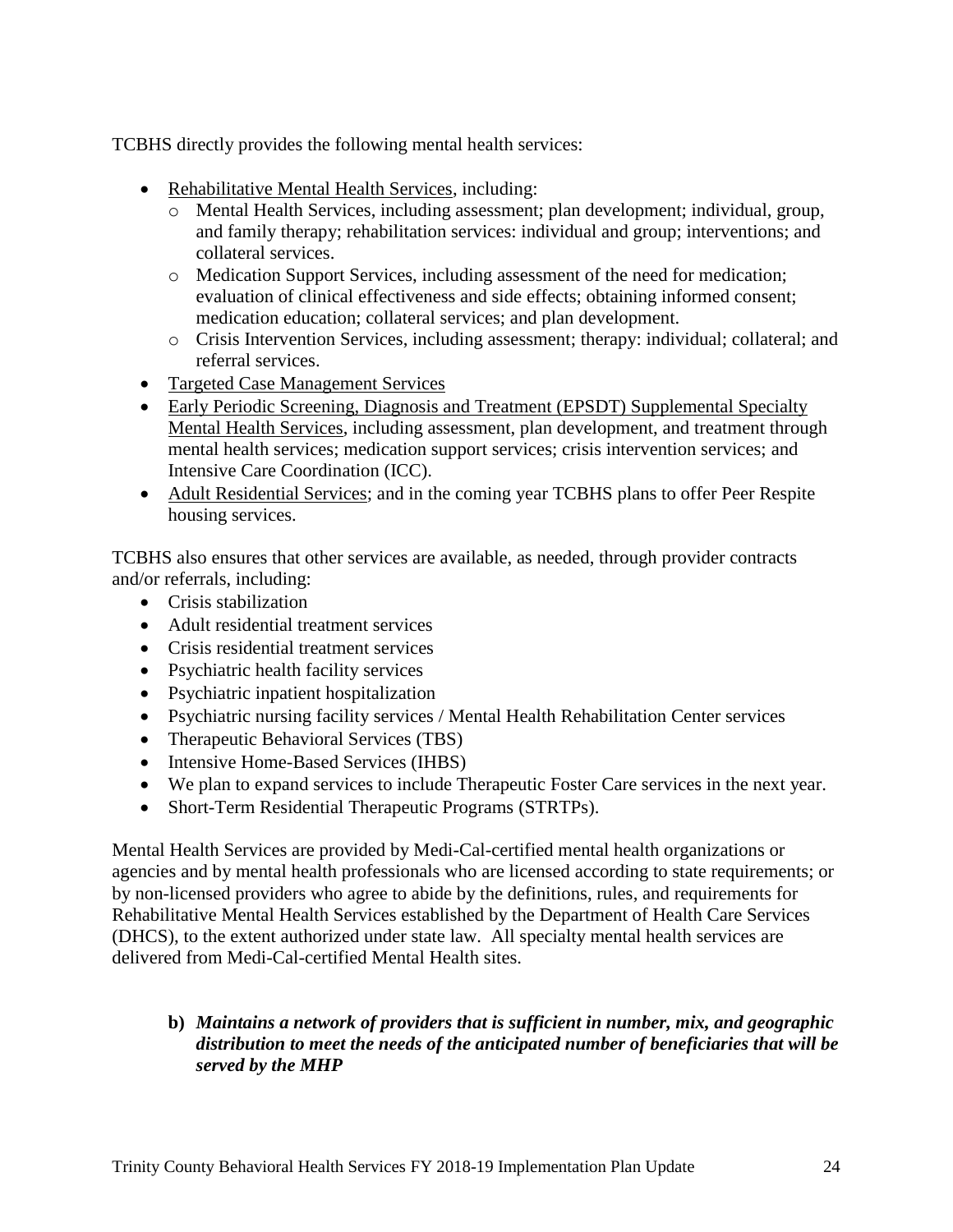The majority of specialty mental health service are delivered by TCBHS because there are a limited number of providers available in this county. Ongoing data clearly demonstrates that we serve a large number of people, and our data shows that the proportion of persons served, as analyzed by age, gender, and race/ethnicity, closely resembles the proportion of persons in our general population.

*For more information, see policies 2014 (Maintaining and Monitoring a Network of Appropriate Providers), 2802 (Network Adequacy), 2605 (The Provision of Services in Every Geographic Area to Meet the Needs of All Age Groups), 3006 (Outreach to Underserved, Homeless, and Hard to Reach Populations), 3307 (Consumer Care – Referrals & Other Providers), 2603 (Productivity Requirements) and 2607 (Provision of an Appropriate Range of SMHS to Meet the Needs of Beneficiaries).* 

# **6. A description of how the MHP will deliver age-appropriate services to beneficiaries.**

TCBHS ensures that the needs of each age category are addressed. Age-appropriate services are available, including individual/family therapy, group therapy, medication support, rehabilitation services, and case management services. TBS is offered via a contract agency when needed.

- TCBHS staff work closely with the schools and offer a range of services to meet the needs of children and their families by age, gender, race/ethnicity, and primary language.
- TCBHS uses 80% of the available MHSA Prevention and Early Intervention Revenue from the MHP for contracts with local schools and the Juvenile Justice Division of Probation to offer prevention activities that includes the identification of youth manifesting symptoms of mental illness or emotional disturbance and the referral of these beneficiaries to TCBHS for follow-up services.
- TCBHS ensures that each child/youth in the foster care system receives appropriate mental health services depending on the child's needs. This population includes children (ages 0-15) and Transition Age Youth (ages 16-25).
- In December 2011, as a result of a settlement agreement in the Katie A versus Diana Bonita lawsuit, the state of California agreed to take a series of actions to transform the way California children and youth in foster care or at imminent risk of foster care placement, receive access to mental health services. The Core Practice Model (CPM) describes a significant shift in the way individual service providers and systems are expected to address the needs of children/youth and families in the child welfare system.

The model's values and principles include the following:

- Children are first and foremost protected from abuse and neglect are maintained safely in their homes.
- Services are needs driven, strength-based and family focused from the first conversation with or about the family.
- Services are individualized and tailored to the strengths and needs of each child and family.
- Services are delivered through a multi-agency collaborative approach; this is grounded in a strong community base.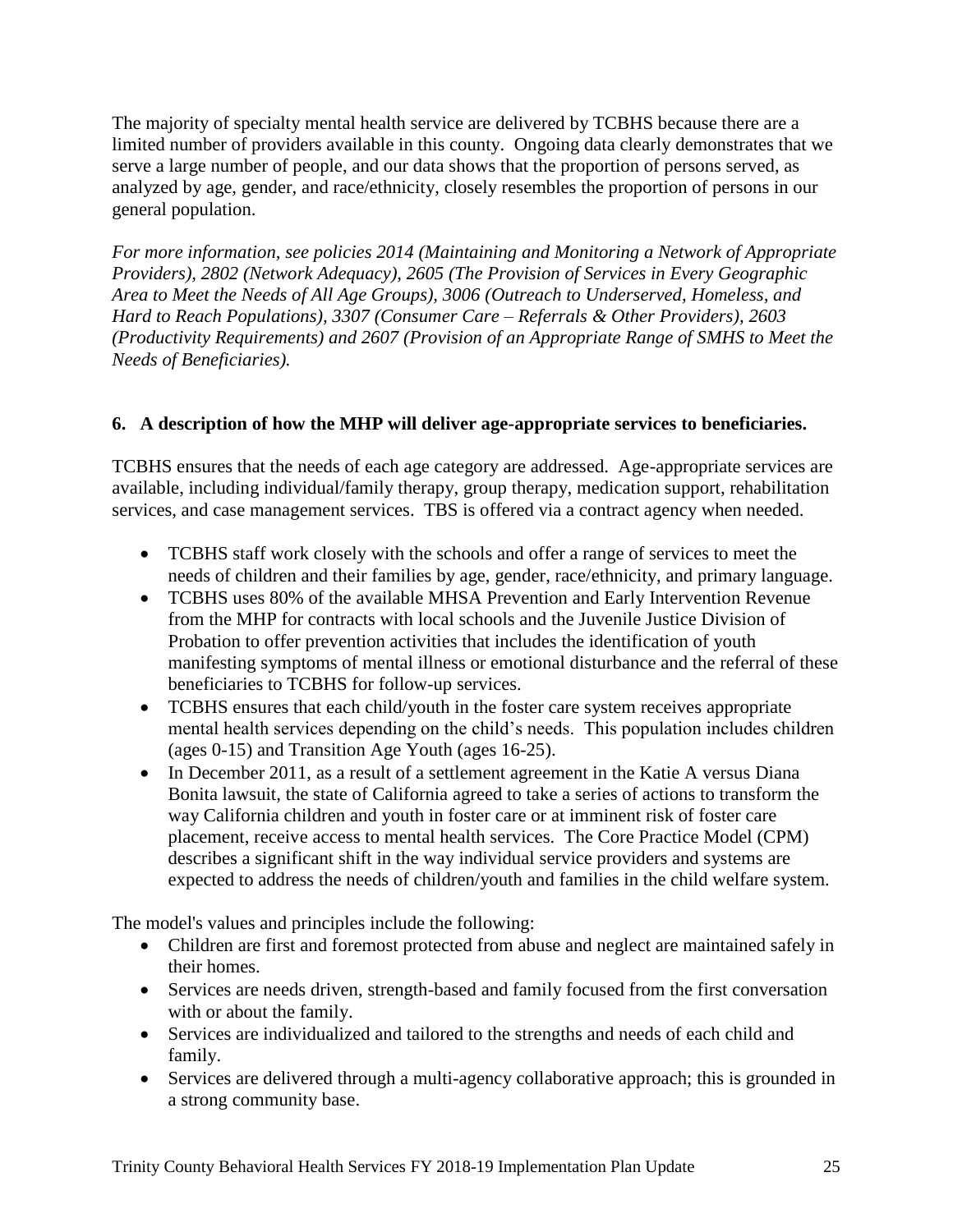- Parents/family voice, choice on preference are assured throughout the process.
- Services include a blend of formal and informal resources designed to assist families with the successful transitions that ensure long-term success.
- Services are culturally competent and respectful of the culture of children and the families.
- Services and supports are provided in the child and family's community.
- Children have permanency and stability in the situation.

Due to a shortage of clinical staff, TCBHS clinicians are recruited with a focus on being a general practitioner prepared to work with individuals of all ages. TCBHS provides each beneficiary with services guided by behaviors, attitudes, and policies that enable effective service provision in cross-cultural and age-appropriate settings to the fullest extent within the medical necessity criteria. If there is a specialized service need for a beneficiary that TCBHS cannot meet, TCBHS oversees provision of the service through referral to contracted organizational providers.

*For more information, see policy 2608 (Pathways to Wellbeing; Katie A Subclass and Capacity Identification).* 

# **7. A description of the Cultural and Linguistic Competence Plan.**

TCBHS strives to deliver culturally- and linguistically-appropriate services to clients and their families. This approach is reflected in the department's mission statement, world view, informing materials, and client care plans. Cultural discussions are an integrated component of the child, youth, adult, and older adult service delivery systems. TCBHS has adopted specific standards and processes for providing and monitoring culturally-competent services, including a Cultural Competence Committee (CCC); annual Cultural and Linguistic Competence Plan Updates; and staff training on the use of the AT&T Language Line.

- The TCBHS Cultural Competence Committee (CCC) is a cross-agency committee that has representatives from mental health, alcohol and other drugs, community members, and consumers and family members. Approximately 5-6 people attend each meeting which is held every other month. The committee works closely together to review data; organize cultural activities; and promote culture and healing to help balance the lives of the providers and the persons who we serve.
- The CCC goal is to contribute to the overall planning and implementation of services in the county. The TCBHS Mission Statement guides the CCC to promote the vision of the department and set the focus of each meeting.
- The CCC completes an annual update of the TCBHS cultural and linguistic competence plan, in accordance with state requirements.
- At least bi-annually, TCBHS provides cultural competence training to staff, including administrative and management staff, direct service providers, and clerical/front office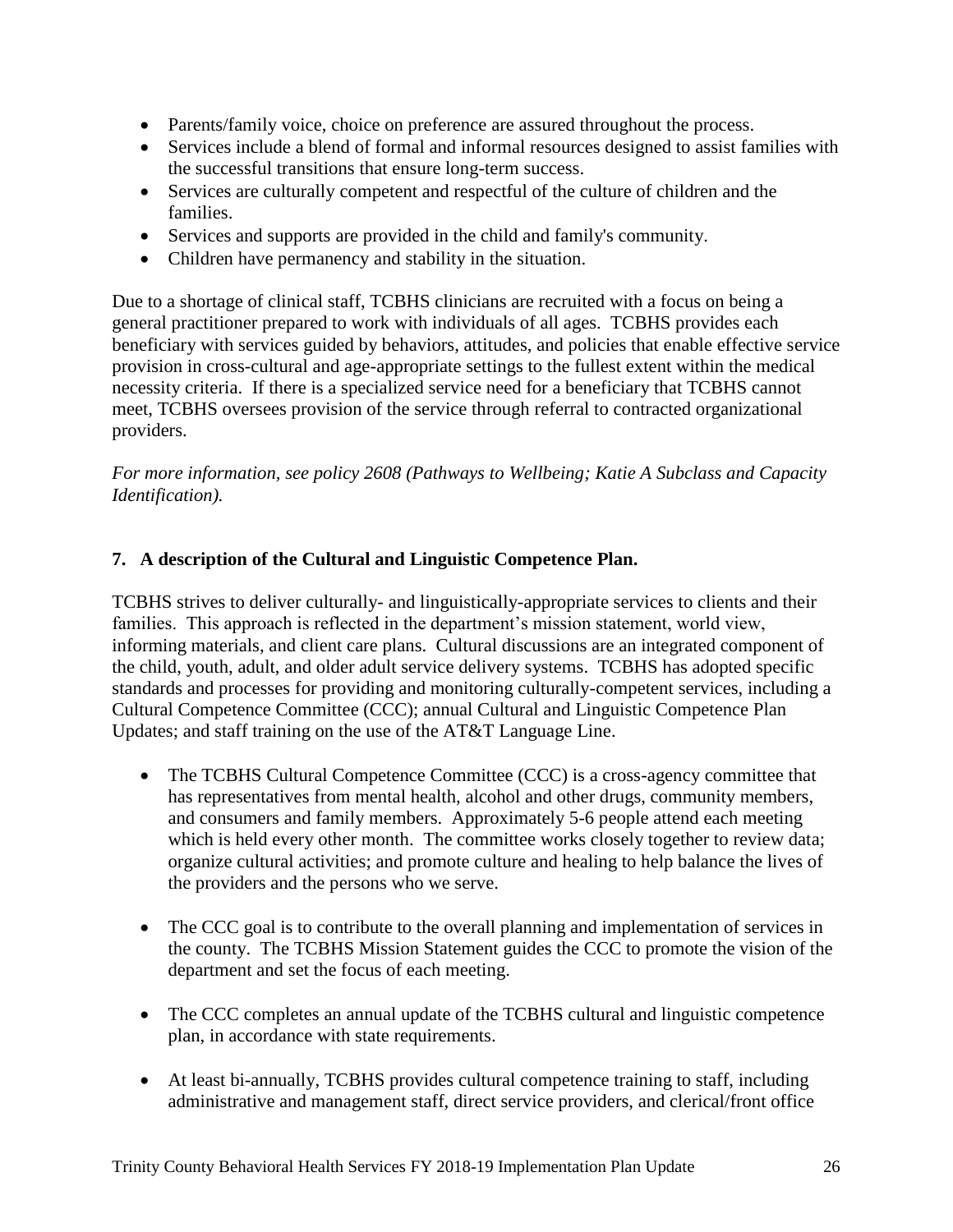staff. Topics covered include utilizing interpreters; cultural diversity and sensitivity; culture-specific approaches to treatment and recovery; understanding client culture; and other subjects.

*For more information, refer to policy 1402 (Cultural Competency Plan) and the most recent Cultural Competency Plan, policy 1115 (Access of Beneficiary to Translated Materials), and policy 1117 (Interpreter Services).*

## **8. A description of a process for planned admissions in non-contract hospitals if such an admission is determined to be necessary by the MHP.**

## Inpatient Services

- A majority of TCBHS clients are hospitalized in contracted hospitals.
- Beneficiaries who require inpatient care are referred to an inpatient facility that best meets their unique needs, using the current TCBHS policy or protocol, found in the Crisis binder.
- Most beneficiaries that require an inpatient hospitalization are conducted as a W&I 5150. There are rare occasions when a planned admission might be an option. In this event, a TAR would be initiated and approval would happen prior to the inpatient admission. No Planned Admission would occur unless medical necessity existed and there was reasonable cause to believe that without the inpatient admission, the beneficiary would not improve. The written payment authorization would be issued by the Clinical Director who serves as the Payment Point of Authorization.
- Inpatient services for children, youth, and adults are provided through contracts with approved hospitals, whenever possible.
- The Clinical Deputy Director is responsible for the authorization for payment of inpatient services when a contract does not exist.
- The Medical Director reviews authorization requests for hospital services admissions and makes the final determination on all inpatient Treatment Authorization Requests.
- Hospitals have fourteen (14) days to notify TCBHS of an inpatient admission, unless otherwise specified in the contract.

*For more information, see policies 3200 (Crisis and 5150 Procedure) and 3206 (Inpatient Treatment Authorization Requests (TARs)).* 

# **9. A description of the MHP's Quality Improvement and Utilization Management Programs.**

TCBHS has implemented a Quality Improvement (QI) Program in accordance with state regulation for evaluating the appropriateness and quality of services, including over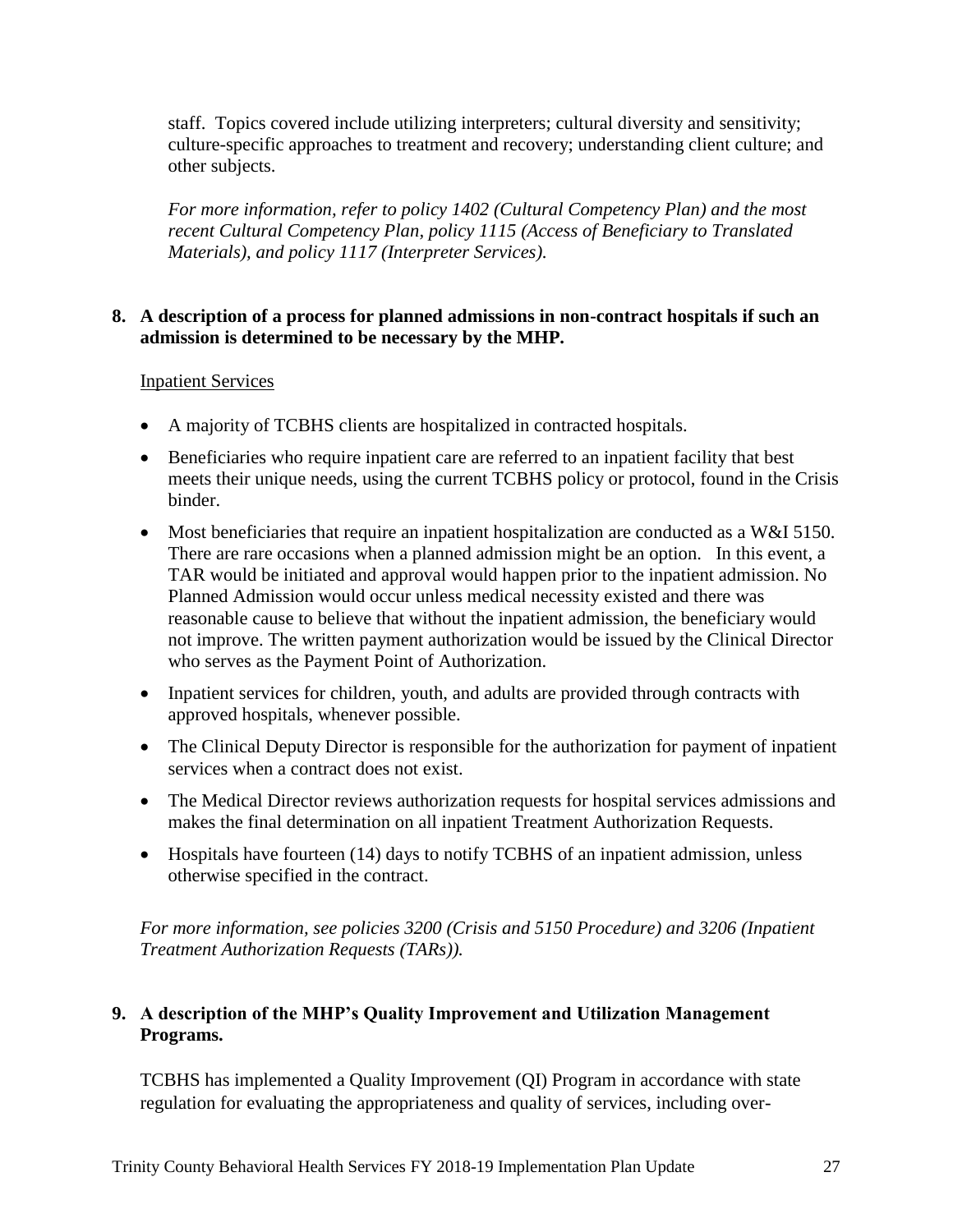utilization and underutilization of services. The QI Program meets these requirements through the following process:

- 1) Collecting and analyzing data to measure against the goals or prioritized areas of improvement that have been identified;
- 2) Identifying opportunities for improvement and decide which opportunities to pursue;
- 3) Designing and implementing interventions to improve performance (including required Performance Improvement Projects [PIPs]);
- 4) Measuring the effectiveness of the interventions;
- 5) Incorporating successful interventions in the system, as appropriate; and
- 6) Reviewing client grievances, appeals, expedited appeals, fair hearings, expedited fair hearings, provider appeals, and clinical records review as required.
- It is the goal of TCBHS to build a structure that ensures the overall quality of services. This goal is accomplished by realistic and effective quality improvement activities and data-driven decision making; collaboration amongst staff, including consumer/family member staff; and utilization of technology for data analysis. Through data collection and analysis, significant trends are identified; and policy and system-level changes are implemented, when appropriate.

The key functions of the QI Program are overseen by the following entities:

- Quality Improvement Committee The Quality Improvement Committee (QIC) is responsible for overseeing all QI activities. The QIC is charged with implementing the quality improvement activities of the agency. Every other month, the QIC collects, reviews, evaluates, and analyzes data and implements actions that frequently involve handling information that is of a sensitive and confidential nature. The QIC also provides oversight to QI activities, including the development and implementation of the Performance Improvement Projects (PIPs). The QIC recommends policy decisions; reviews and evaluates the results of QI activities; and monitors the progress of the PIPs. The QIC documents all activities through dated and signed minutes to reflect all QIC decisions and actions.
- The QIC assures that QI activities are completed and utilizes a continuous feedback loop to evaluate ongoing quality improvement activities, including the PIPs. This feedback loop helps to monitor previously identified issues and provides an opportunity to track issues over time. The QIC continuously conducts planning and initiates new activities for sustaining improvement.
- Utilization Review (UR) Team The UR Team is responsible for all Utilization Management (UM) activities. UR Team meets regularly to evaluate medical necessity, appropriateness and effectiveness of services provided to Medi-Cal clients prospectively and retrospectively. Any problems or issues identified by this team will be reviewed in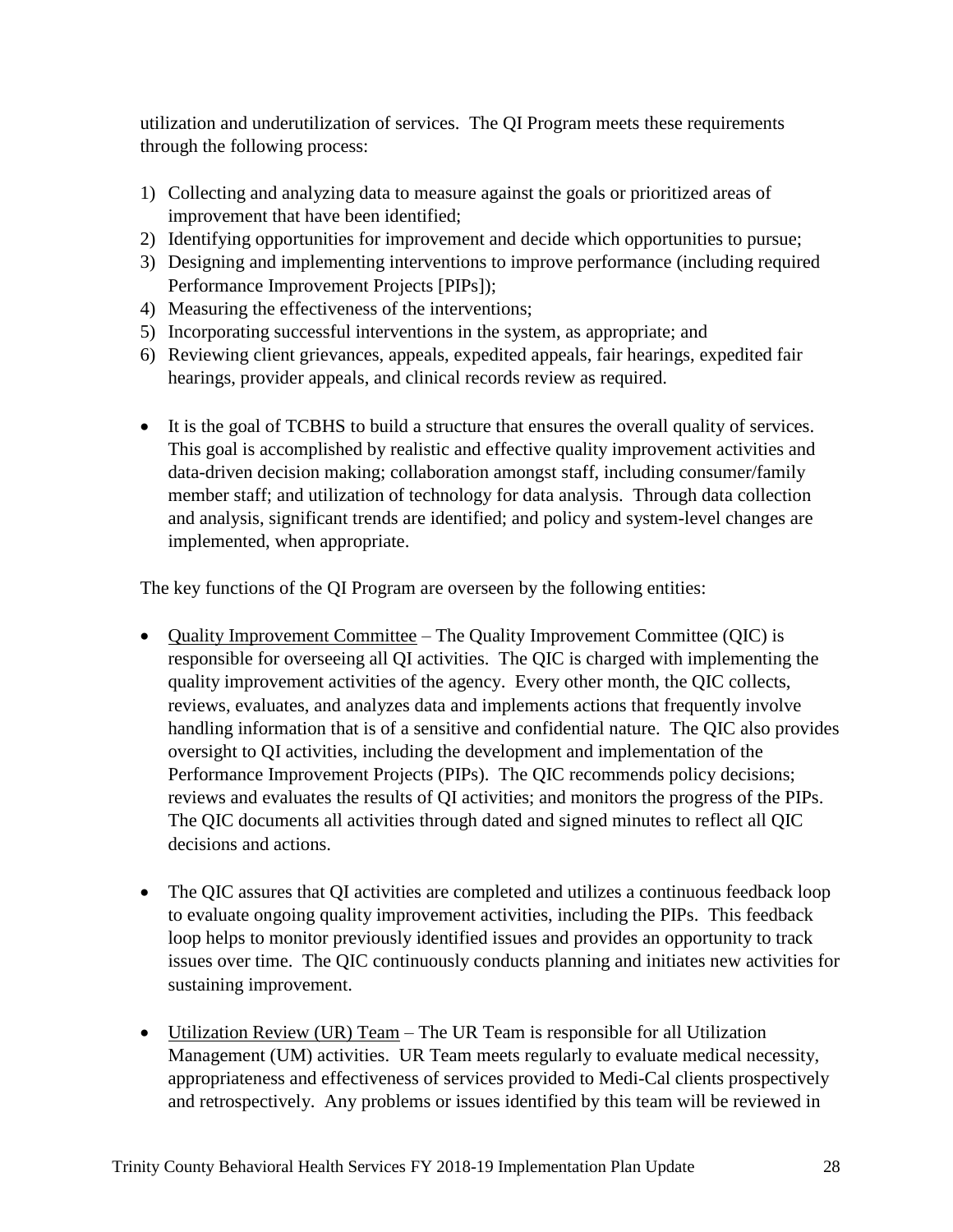QIC. Charts may also be referred to the UR Team by the QIC and any other staff when there are concerns about the quality of care, specifically the authorization, provision, or documentation of specialty mental health services to a particular client.

TCBHS maintains an annual QI Work Plan that includes the following:

- An annual evaluation of the overall effectiveness of the OI Program, utilizing data to demonstrate that QI activities have contributed to meaningful improvement in clinical care and beneficiary service;
- Objectives and activities for the coming year;
- Previously identified issues, including tracking issues over time; and
- Activities for sustaining improvement.

The QI Work Plan is provided to the External Quality Review Organization (EQRO) during its annual review of the TCBHS system, and to DHCS during its triennial Medi-Cal review. It is also located on the DHCS website and the TCBHS website, and available upon request.

*For more information, refer to policies 1218 (Quality Management Program General Program Policy & Procedures) and 2002 (Utilization Reviews), 2015/16 Quality Improvement Work Plan Evaluation, and 2016/17 Quality Improvement Work Plan.* 

## **10. A description of policies and procedures that assure beneficiary confidentiality in compliance with State and federal laws and regulations governing the confidentiality of personal or medical information, including mental health information, relating to beneficiaries.**

- Health Insurance Portability and Accountability Act (HIPAA) Policies and Procedures **–** All TCBHS staff must review and sign an acknowledgement of understanding for all HIPAA Policies and Procedures before they make any contact with beneficiaries or their confidential information. Annually thereafter, each employee is required to sign the same document. The policies encompass all State and Federal laws and regulations pertaining to the confidentiality of Protected Health Information (PHI). The policies have been updated with detailed information to include electronic PHI and safeguards required to protect information in this capacity as well. These policies and procedures not only inform TCBHS staff about appropriate regulations regarding beneficiary confidentiality, but also include how to report breaches in confidentiality and sanctions for these types of breaches.
- HIPAA Training and Annual Review **–** All TCBHS staff are required upon hiring, and annually thereafter, to take a course in HIPAA policy. This course reviews regulations for the protection of PHI.
- Compliance Training and Annual Review **–** All TCBHS staff are required upon hiring, and annually thereafter to complete a Compliance training of which confidentiality